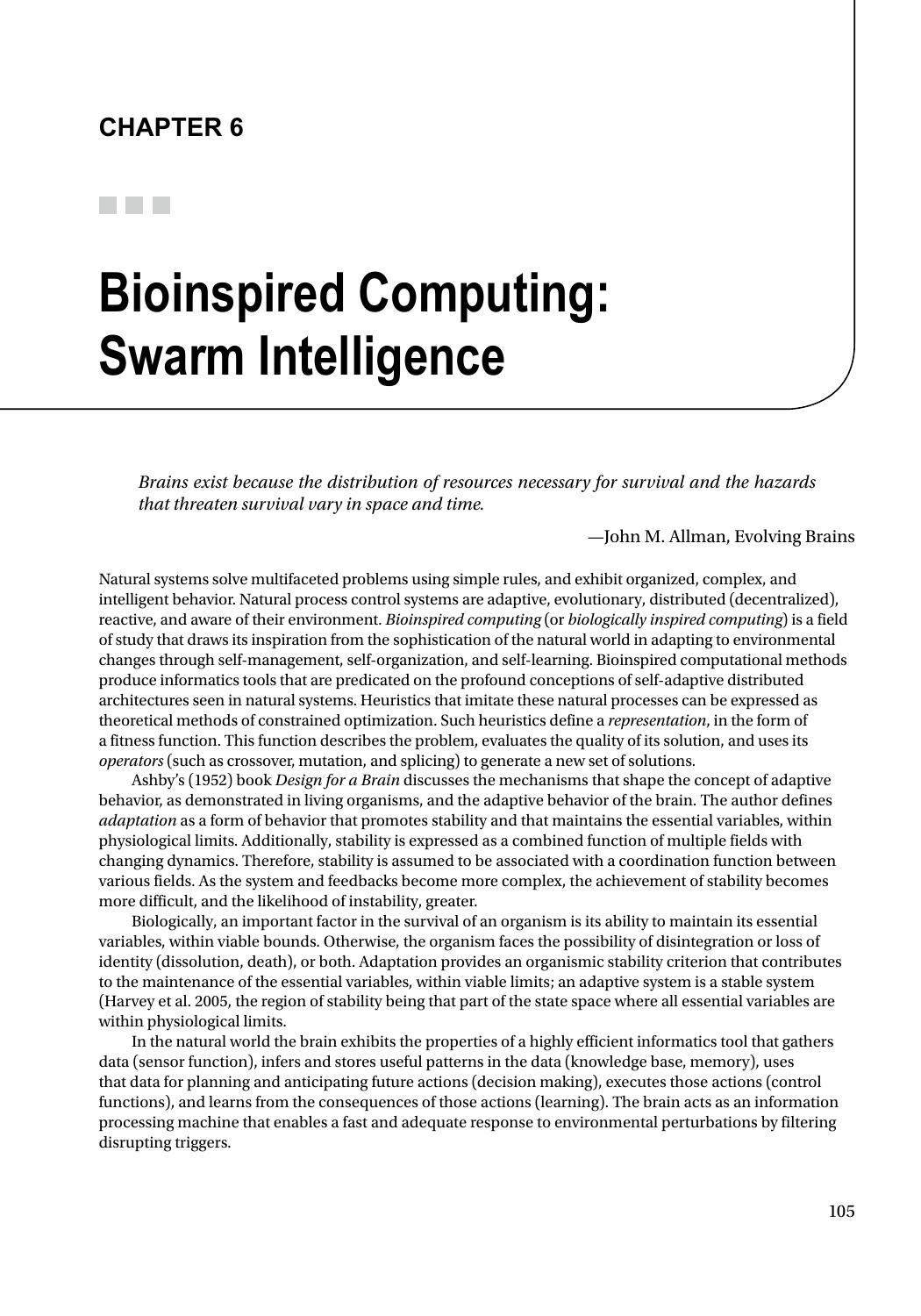Jacob, Lanyon-Hogg, Nadgir, and Yassin (2004) conceptualized autonomic computing as analogous to the *autonomic nervous system* (ANS), which constitutes an essential element of the peripheral nervous system. Autonomic computing resembles the ANS, insofar as the latter is composed of a hierarchy of numerous self-governing components that give monitoring and control functions the ability to transmit messages to various organs at a subconscious level. While the ANS monitors the "operating environment," it also maintains the required equilibrium by enacting the optimal changes at a subconscious level. In general, the ANS is responsible for controlling various actions related to digestion, perspiration, heart rate, respiration, salivation, pupil dilation, and other such functions. The ANS facilitates such control systems by actively monitoring, integrating, and analyzing input stimuli via sensory channels and distributing electrochemical impulses via motor channels to generate control responses to various environmental conditions.

The brain and the ANS inspire us with design principles abstracted to informatics tools, such as *artificial neural networks* (ANNs) and *autonomic computing*. But, nature motivates us with many more naturally occurring and highly efficient computational phenomena that, when modeled effectively, can improve the use of computers in solving complex optimization problems. Such phenomena exist in the form of social interactions, evolution, natural selection, biodegradation, swarm behavior, immune systems, cross-membrane molecular interactions, and so on. Software- or field programmable gate array– (FPGA-) based agents can model these natural forms of computational and collective intelligence as evolutionary algorithms, swarm intelligence (SI), artificial immune systems, artificial life, membrane computing, DNA computing, quantum computing, and so on. The abstractions derived from natural processes formalize the distributed computing paradigm, in which independent entities improve their reactive behaviors by interacting with other entities, using a well-defined protocol, and fine-tuning their control actions.

# Applications

Bioinspired computing systems confront complex problems by exploiting the design principals and computational techniques encountered in natural processes. These systems possess a deep understanding of the distributed processes that exist in nature and use the concepts of theoretical biology to produce informatics tools that are robust, scalable, and flexible.

### Evolvable Hardware

*Evolvable hardware* (EHW) is a novel field, in which practical circuits that exhibit desirable behaviors are synthesized, using evolutionary algorithms. In their rudimentary configuration, such algorithms—such as *genetic algorithms* (GAs)—influence a population of existing circuits to synthesize a set of new candidate circuits targeted to fulfill the design specifications. The quality of the circuit is evaluated, using a fitness function that ascertains if all the design requirements are met. Such techniques are useful when design specifications merely specify the desired behavior or when hardware needs to adapt dynamically and autonomously to changing operating conditions. In both cases, design specifications lack adequate information to warrant the use of conventional methods. An evolvable circuit can be synthesized, using a simulation tool (such as SPICE), a physical device (such as an FPGA), or a configurable logic.

In an evolutionary design approach it is not necessary to have a priori knowledge of the problem domain. In many cases, it may be either too complex or too expensive to acquire such information. As the complexity of the circuitsgrows, it becomes increasingly challenging to comprehend the dynamics between the various components of the circuit. EHW envisages evolutionary design techniques that facilitate development of online hardware that adapts its architecture, according to environmental changes or perturbations.

An example of this technique is *cache quality of service* (CQoS) logic (Iyer 2004), which performs dynamic partitioning of the cache among selected cores to improve the performance of the system. The automation methodology employs central processing unit (CPU) performance counter feedback in a GA to evolve an optimal cache distribution scheme. The GA chromosome contains all the building blocks for a solution to the problem at hand in a form that is suitable for the genetic operators and the fitness function.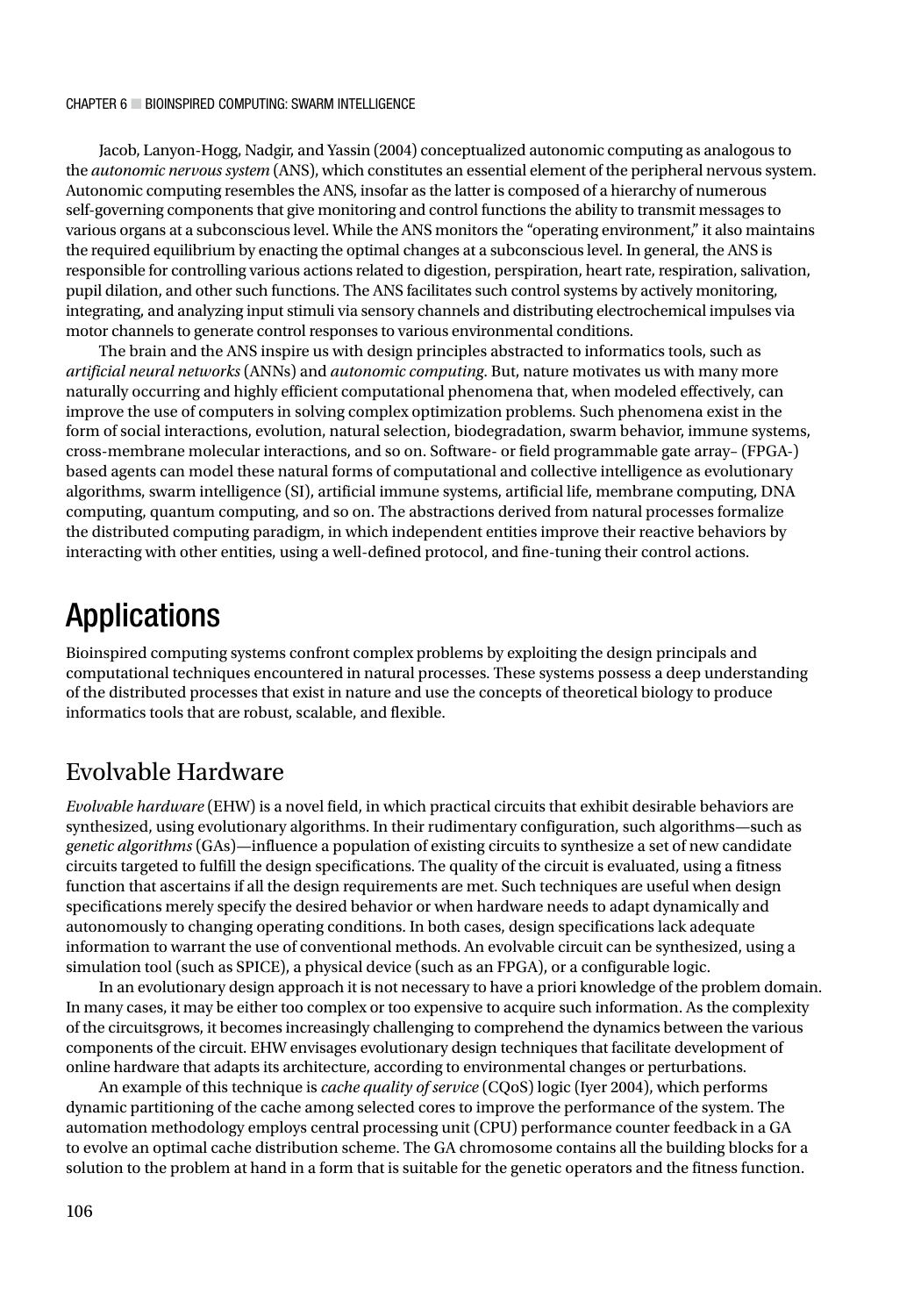Each CPU core node is represented by an *n*-bit binary number, called a *gene*. These *n*-bit genes define the representation, in which each bit and its position correspond to an individual cache slice slot of the total *last-level cache* (LLC). The GA-based evolutionary algorithm dynamically partitions the cache into private and shared regions, without prior knowledge of the workload profile, and allows sharing among the cores. The advantages of evolutionary methodology in partitioning the cache are that it is practical and significantly reduces the overall miss rate of the cache, at the cost of a small evaluation (training) time overhead. This methodology ensures optimal cache partitioning, with a view to increasing the *instructions per cycle* (IPC) and reducing the cache miss rate, thus ultimately enhancing overall performance. Each slot is assumed to host the same-sized cache partition. Figure [6-1](#page-2-0) depicts a chromosome structure with an 80-bit string (20 bits per core) that represents the association of each core with a 1MB cache slot.

<span id="page-2-0"></span>

*Figure 6-1. The chromosome structure of the cache clustering, based on workload behavior, using four cores and 20 cache slots sized 1MB. For example, for core 1 cache slots, 0, 1, and 4 are private, and cache slot 5 is shared with core 2. The complete string describes the cache association of each core with a cache slot*

The cache-clustering fitness function is a weighted function capable of measuring the quality or performance of a solution—in this case, a cache-partitioning scheme that improves workload performance among CPU cores. This function is maximized by the GA system in the process of evolutionary optimization. A fitness function must include and correctly represent all or at least the most important factors that affect the performance of the system. You may need functions that represent workload-independent and workload-dependent characteristics. The workload-independent function in Equation 6-1 executes the global fair allocation of cache, without biasing the characteristic behavior of a workload. This function,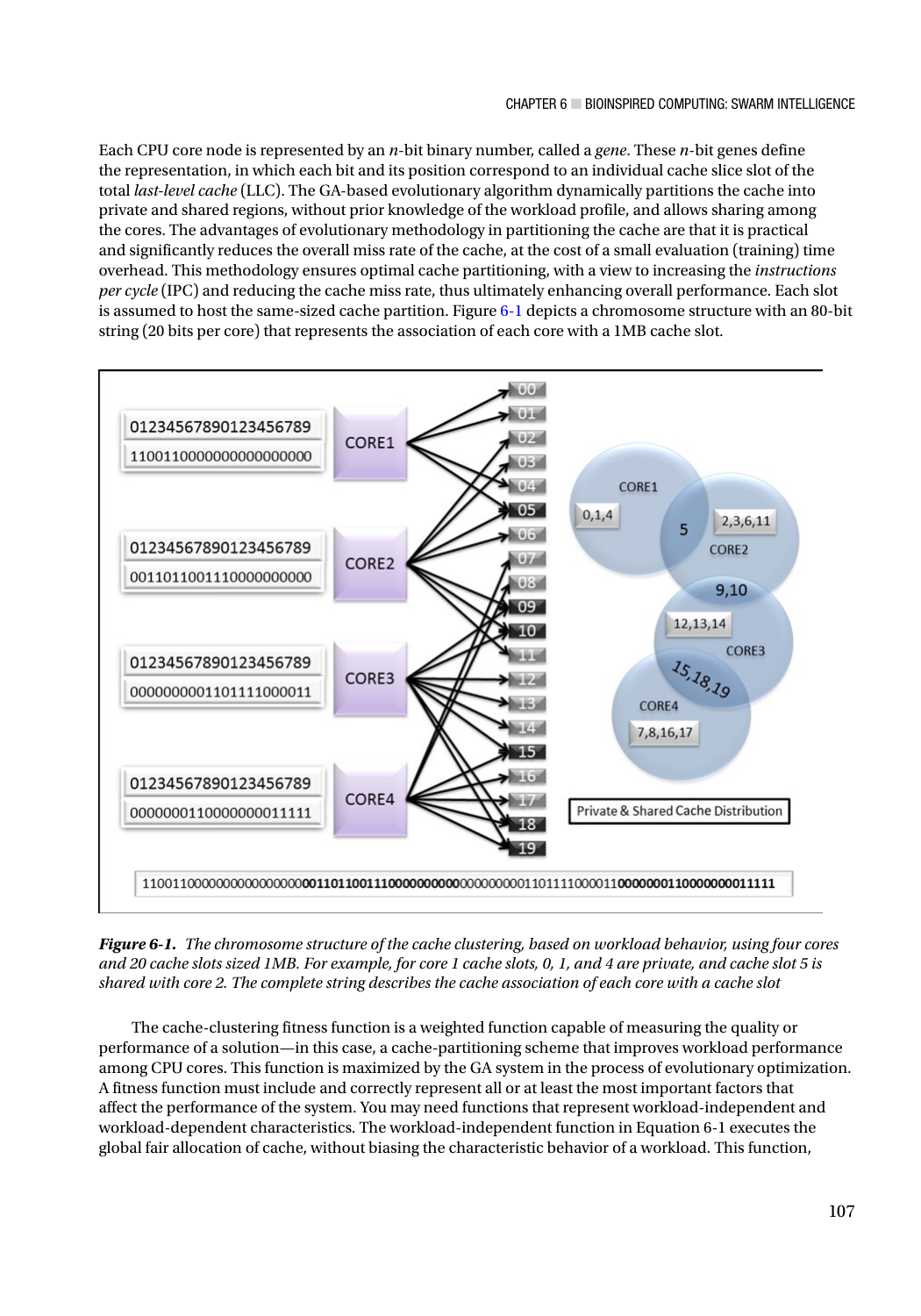where  $N$  is the number of workloads, and  $(\phi_{\scriptscriptstyle{k}})$  is the miss rate of each workload (see Equation 6-2), attempts to maximize the average performance (*Favg*) of all workloads. The contribution of each workload *k* can be weighted  $(\lambda_{k}^{\vphantom{\dagger}})$ , based on the effect of throughput by individual workload.

$$
F1_{avg} = 1.0 - \sum_{k=1}^{N} \lambda_k \cdot \phi_k, \ \sum_{k=1}^{N} \lambda_k = 1.0
$$
 (6-1)

$$
\phi_k = \frac{LLC_k^{miss}}{LLC_k^{mis} + LLC_k^{hit}}\tag{6-2}
$$

The workload-dependent function (see Equation 6-3) biases the characteristic behavior of a workload and tries to improve performance, based on that characteristic. This function, where  $(\phi_{k})$  is the fraction of the miss rate of each workload over the total miss rate of the cores, and  $(\psi_k)$  is the fraction of the cache size allocated to each core over the total cache size, allows us to identify certain characteristics that may be capable of boosting the service-level objectives for a given environment. As shown in Equation 6-3, a certain bias can be generated to build pressure for allocation of cache sizes  $(\mathcal{S}_k)$  for each core  $k$  that is proportional to the LLC miss rate ratio of that core (see Equation 6-4).

$$
F2_{avg} = 1.0 - \sum_{k=1}^{N} \lambda_k \cdot abs\left(\frac{\varphi_k}{\psi_k} - 1.0\right)
$$
 (6-3)

$$
\varphi_k = \frac{\phi_k}{\sum_{j=1}^N \phi_j} \tag{6-4a}
$$

$$
\psi_k = \frac{S_k}{\sum_{j=1}^N S_j} \tag{6-4b}
$$

Finally, the overall fitness (see Equation 6-5) can be defined as the weighted proportion of each individual fitness, as given in Equations 6-1 and 6-3:

$$
F_{avg} = \alpha \cdot F1_{avg} + (1 - \alpha) \cdot F2_{avg}.\tag{6-5}
$$

### Bioinspired Networking

Communication and network technologies have gained a lot of traction in recent years, owing to advancements in *cloud-based networking* (CBN), networked embedded systems, *wireless sensor networks* (WSNs), the *Internet of Things* (IOT), *software-defined networking* (SDN), and so on. Furthermore, enterprise-class networking solutions are being developed to deliver high resiliency, high availability, and high reliability through capacity planning, traffic engineering, throughput management, and overlaying of multitenant applications, using the existing Internet infrastructure. As the network scales, the search space for the optimal route increases dramatically. The number of routing tables and the amount of traffic overhead overwhelm network bandwidth. Ideally, we would like to have efficient, self-organizing networks with low route-finding latencies (or overhead) and high probabilities of successful transmission.

Nevertheless, significant challenges prevent us from realizing the practical implementation of new networking paradigms. In addition to the need for scalability, availability, and survivability, these challenges arise from resource constraints, absence of centralized architecture, and the dynamic nature of networking. However, similar phenomena are also found in natural processes that are successfully dealt with through adaptation in biological systems. Biological communication paradigms are evolutionary; resilient to failure; adaptive to environmental conditions; and collaborative, on the basis of a simple sets of rules.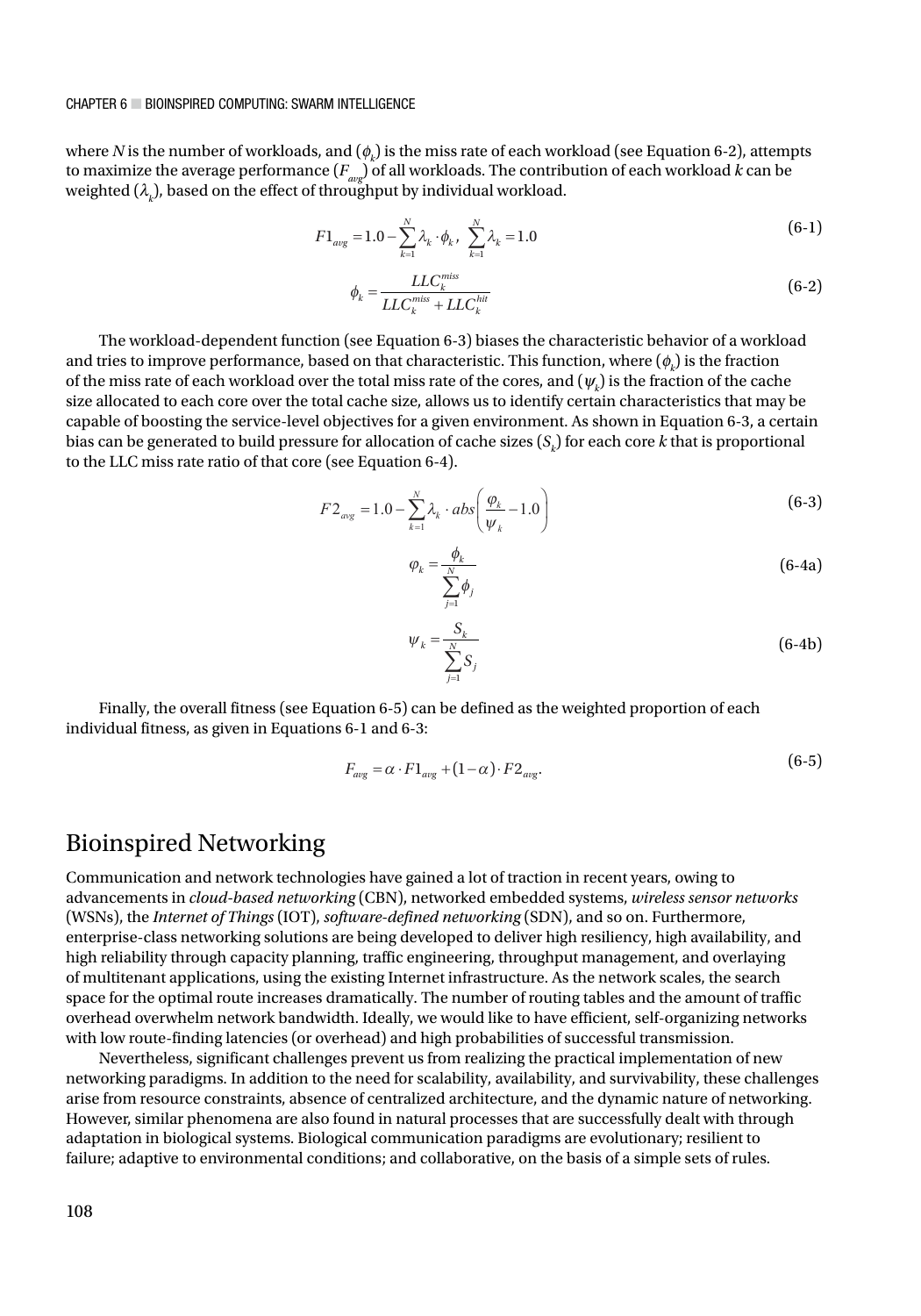Bioinspired networks self-organize by apprehending the mutual interactions of components that produce complex patterns. These interactions facilitate behavioral responses through information transfer between interacting components as well as through the interaction of components with the environment.

Gianni, Ducatelle, and Gambardella (2005) presented the AntHocNet design for stigmergy-driven shortest-path discovery, based on a self-organizing behavior exemplified in ant colonies. Similar routing algorithms exist for packet-switched networks, such as AntNet (Di Caro and Dorigo 1998), and circuitswitched networks, such as artificial bee colony (ABC) (Schoonderwoerd et al. 1997). The AntHocNet algorithm inserts limited routing information in "Hello" messages so that the information regarding existing paths can propagate throughout the network, using node-to-node information exchange. This process is equivalent to collective ant learning behavior, in which ants swarm together to gather and maintain updated information. Artificial ants instigate the stigmergic communication process by acting as autonomous agents that update and follow the pheromone table (path). Similar to routing ants, the pheromone table explores the high-probability paths that can be used for routing data packets. Additionally, ants put their limited resources toward optimizing global behavior to identify the food source in a cost-effective manner. This behavior inspires resource-efficient networking techniques.

Given their dynamic nature and lack of infrastructure, networks are also prone to failure and delay. Therefore, networks should have capability to self-organize and self-heal in real time. Dynamic networks (especially mobile ad hoc networks) may use the bioequivalent of epidemic models both to describe and to adapt information dissemination. Papadopouli and Schulzrinne (2000) described a simple stochastic epidemic model that estimates the delay until data diffuse to all mobile devices. Carreras et al. (2006) proposed an *epidemic spreading mechanism* for efficient information dissemination in clustered networks and for opportunistic routing in delay-tolerant networks. The authors used *eigenvector centrality* (EVC) as an objective fitness measure of the ability of nodes to spread an epidemic (information) within the network. The resulting topology built using EVC defines the regions in which the epidemic spreads extremely fast. Infection fronts (information) spread toward highly connected neighborhoods (EVC), because spreading is fastest there.

Resource-constrained sensors, such as wireless sensors, are limited in energy, bandwidth, storage, and processing capabilities. Large numbers of such sensors create a sensor management problem. At the network layer the solution entails setting up an energy-efficient route that transmits the nonredundant data from the source to the sink to maximize the battery's and sensors' lives. This is done while adapting to changing connectivity resulting from the failure of some nodes and the powering up of new nodes. Khanna, Liu, and Chen (2009) demonstrated that the GA-based approach optimizes the sensor network to maximize energy usage as well as battery conservation and route optimization. Each sensor is encoded with a gene that identifies it and any other specific information it may contain. This information may be related to sensor objectivity, next hop, cluster domain, and so on. The GA adaptation process evolves optimal cluster boundaries, in terms of addition, deletion, or modified sensor objectives. The process also discovers optimal routes from cluster heads to the sink.

### Datacenter Optimization

The size and complexity of modern distributed datacenter systems are expanding every day. The volume of information that must be processed in real time has been growing geometrically over the past few years, requiring peak processing capabilities to rise in concert. Despite the superior performance per watt that newer platforms deliver, handling peak loads continues to call for higher power delivery and heat dissipation capacities per cubic meter in enterprise information technology (IT) and datacenter facilities, with 63 percent of the total cost of ownership going toward powering, cooling, and electricity delivery infrastructure. In contrast to the traditional focus on delivering the highest throughput or lowest response time, unconstrained by power, these realities have made it a more compelling proposition to minimize the amount of energy consumed, relative to computational work performed, while meeting responsiveness targets. In particular, dynamically conserving power when some machines do not need to be in full use translates directly into cost savings and creates greater allowance for other, more power-constrained servers.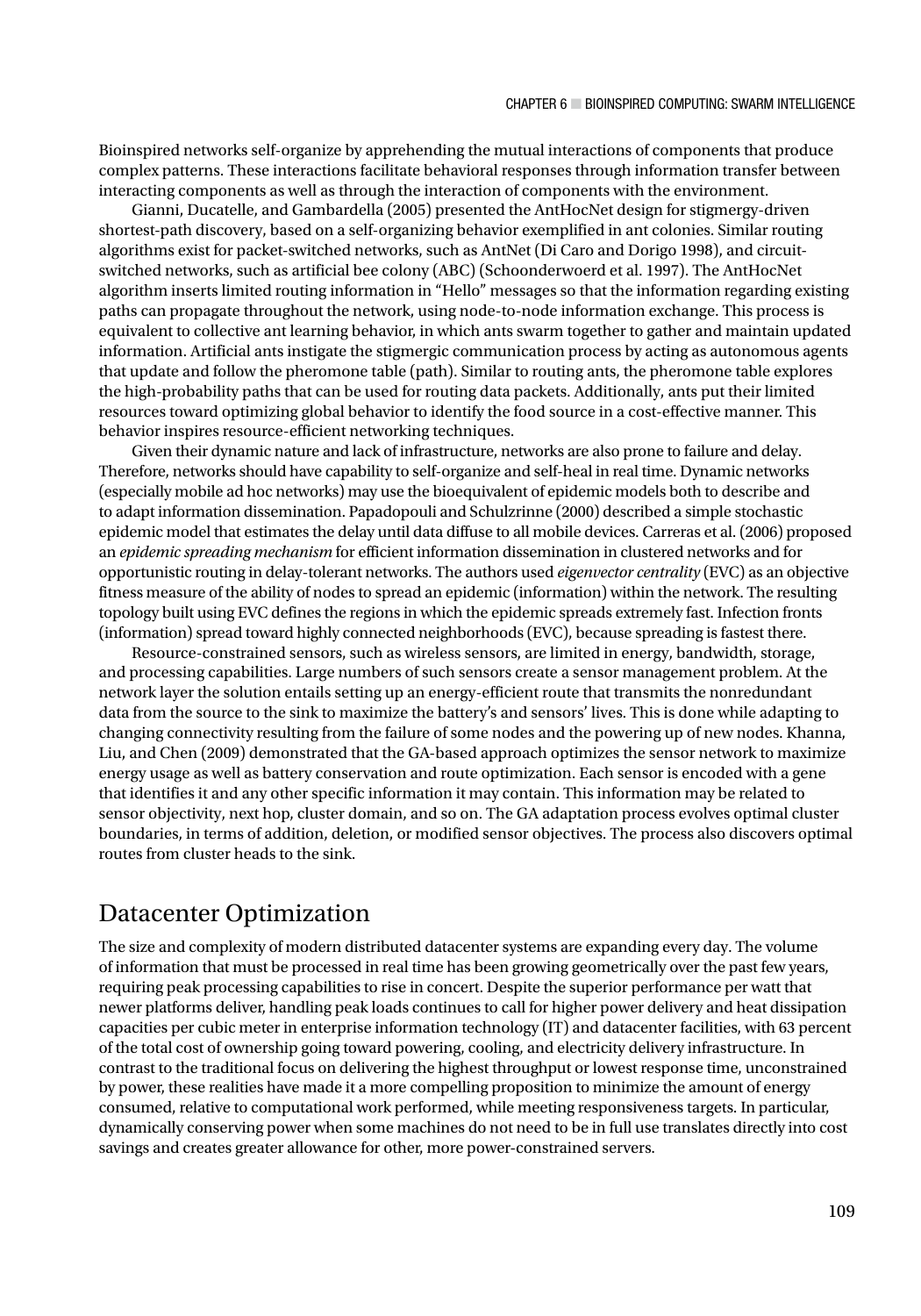One way to optimize power in a datacenter is to regulate or redistribute the load of a rack-level server unit autonomously through management of job admission, distribution, and continuous balancing. Barbagallo et al. (2010) put forward self-organizing architectures for dynamic workload distribution, using a decentralized approach built on top of *SelfLet architecture*. SelfLet architecture (Devescovi et al. 2007) is a bioinspired system that possesses the capability to change and adapt its internal behavior dynamically, according to variations in the environment. SelfLet uses autonomic reasoning to facilitate self-management capabilities. SelfLet itself represents a service framework built using a self-sufficient piece of code that interacts with a group of other SelfLet individuals and that cooperates through high-level functions. Each SelfLet either offers or consumes a service and interacts via a communication framework. The authors used self-organization algorithms based on the principles of collective decision making in animal colonies. Self-organizing in these colonies is characterized by scouting, evaluating, deliberating, and decision-making functions. Self-organization in a datacenter can be summarized using similar entities, as follows:

- *Colony:* A collection of *virtual machines* (VMs) residing on the same server.
- • *Scout*: Explores multiple physical servers and compares them with the original one. A scout can be characterized by its current location, lifetime, and information stored related to each server class that it examined.
- Server manager: Communicates with the scouts and makes decisions related to the movements of VMs.

Based on the collective data from multiple scouts, a decision is made either to permit or to inhibit migration. As in biological systems, the decision whether to migrate is not deterministic and follows a probability distribution. This avoids a reactive migration, which could result in instability and oscillatory behavior. Furthermore, like biological systems, individual servers may propagate an inhibitor flag to prevent migration in the middle of critical operations.

Li and Parashar (2003) developed *AutoMate architecture* to investigate bioinspired conceptual models and implementation designs for developing and executing self-managing (i.e., configuring, healing, optimizing, and protecting) grid applications, while dealing with the challenges of complexity, dynamism, and heterogeneity. AutoMate architecture is built on three operative principles:

- Separating policies from the mechanisms related to algorithms, communication protocols, and so on that drive those policies
- Applying context-, constraint-, and aspect-based composition techniques to applications to synthesize dynamic requirements for compute resources, performance guarantees, and QoS
- Developing proactive- and reactive-component management to optimize resource utilization and application performance in dynamic environments

# Bioinspired Computing Algorithms

Bioinspired computing methods are metaheuristics that imitate methods for solving optimization problems in natural processes. These heuristics deliver a robust and decentralized compute engine that can perform in noisy ecosystems and yet deliver a desired behavior, while operating within time, energy, and power constraints. Such computing methods have been used in almost all areas of optimization, knowledge discovery, and big data analytics, including computer networks, image processing, WSNs, security, control systems, biomedical systems, and robotics. The following sections give a brief overview of bioinspired optimization algorithms that are computationally efficient alternatives to the traditional deterministic approach—an approach that does not scale well and that requires massive computational effort. Designing bioinspired algorithms involves identifying a suitable representation of the problem, developing a fitness function to evaluate the quality of solution,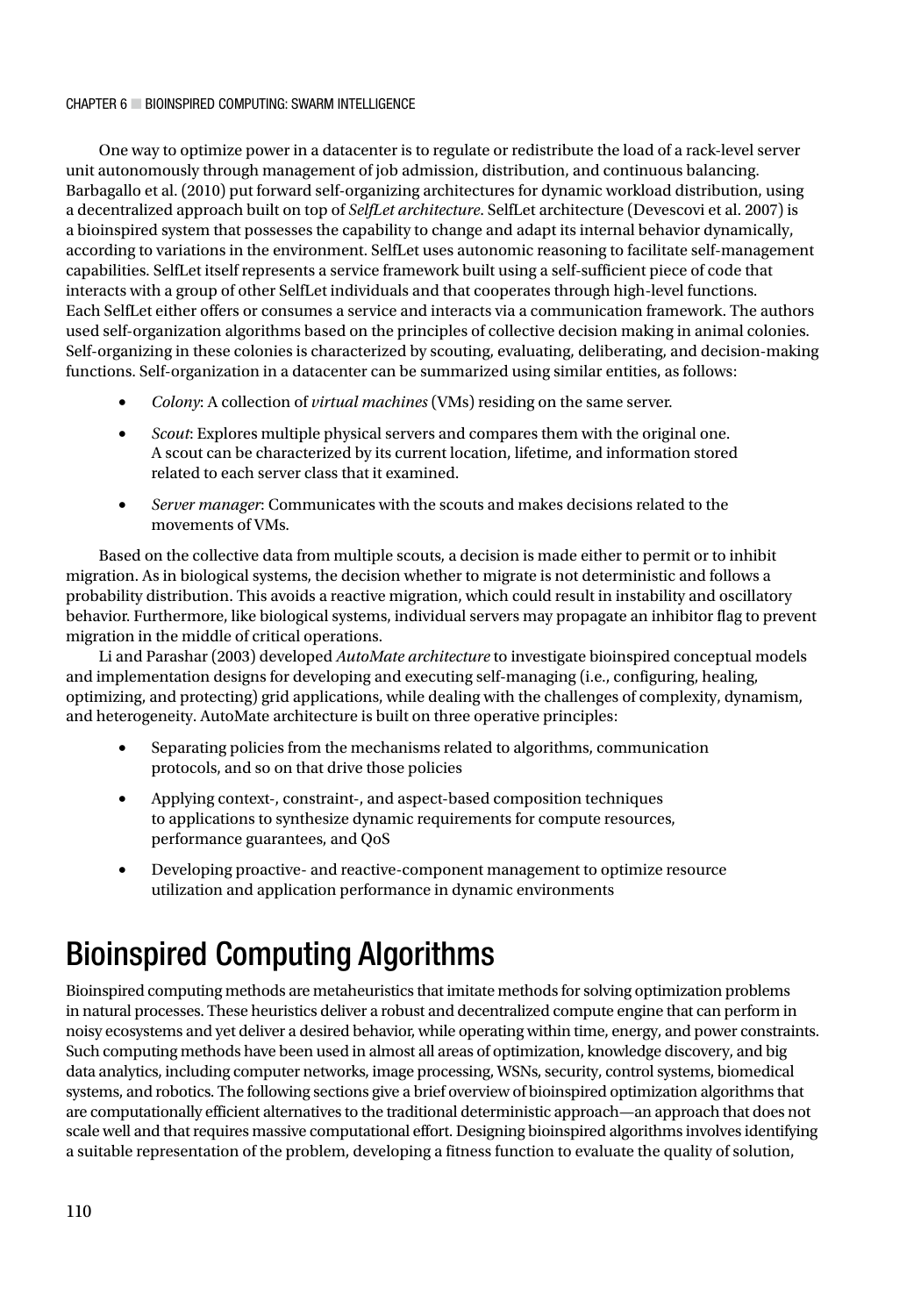and defining operators to produce a set of new solutions. Broadly, bioinspired algorithms can be divided into three major classes: *evolutionary* algorithms*, swarm-based* algorithms, and *ecological* algorithms. These classes are further divided into subclasses, based on their inspiration from specific cases of naturally occurring processes involving ants, fireflies, bacteria, bees, birds, and so on.

# Swarm Intelligence

*Swarm intelligence* (SI) is a type of artificial intelligence based on the collective behavior of decentralized, self-organized systems. The term was introduced by Beni and Wang (1989), in the context of cellular robotic systems. SI typically comprises a collection of unsophisticated agents, called *boids*, that interact locally with other agents as well as with the environment, using extremely elementary rules. No centralized control infrastructure governs an individual agent's behavior or interactions. Instead, local and random interaction between participating agents leads to an intelligent global behavior unattributable to individual agents. In other words, collective interaction at peer level leads to a sophisticated phenomenon globally. Natural examples of SI include ant colonies, bird flocking, animal herding, bacterial growth, and fish schooling. SI-inspired systems include positive feedback, negative feedback, amplification of fluctuations, and multiple interactions between multiagents.

Autonomic computing and SI are closely related. For example, through the tuning of system parameters, the self-configuration aspect can be achieved autonomically rather than manually. In the natural world the local process indicators can change, be reinforced, or reach a threshold, reflecting the actual dynamic swarm situation. Clearly, system performance can be optimized through interaction between multiple local agents. Also, system robustness can be guaranteed through this kind of parallel multiagent interaction. Finally, security and load balancing can be fulfilled with careful parameter and rule design. The appropriate tradeoff between the purely reactive behavior promoted by traditional stigmergy and the purely cognitive behavior promoted by artificial intelligence approaches has to be determined. Stigmergy is a mechanism occurring in many social animal societies that contrives to solve complex problems using a decentralized approach in a self-organized system. This system rewards positive feedback, while penalizing the negative. As a result, the system enables a complex, intelligent infrastructure that needs no planning, control, or complex interactions between the agents. The social aspects support efficient collaboration between elementary agents, which lack memory, intelligence, and even awareness of each other.

### Ant Colony Optimization Algorithm

In the natural world, ants wander randomly until they find a path that leads to food. This behavior has inspired a variant of SI called the *ant colony optimization* (ACO) algorithm. In the ACO scenario (Dorigo, Di Caro, and Gambardella 1999) ants communicate with other ants to exchange status information regarding food sources through changes in the environmental medium by depositing pheromones. The status information is exchanged within a local scope, and the context is transferred only to ants at the location of pheromone deposition. After finding food, these ants return to the colony, while laying down pheromones for other ants to follow. Upon discovering the food trail, the other ants abandon their random food search and follow the pheromone trail, thereby reinforcing the original path.

Over time, however, the pheromone trail tends to evaporate and lose its attractive property. If the round-trip time between the ant colony and the food source is great, the pheromone can evaporate faster than it can be reinforced. In contrast, a short pheromone trail has a greater pheromone density and can be reinforced faster than it evaporates. The pheromone evaporation process is analogous to avoiding convergence to a local optimal; the process avoids strengthening the nonoptimal solution, while aiding the unconstrained exploration of the solution space. In general, variation in the pheromone quantity on the edge allows for the choice of a specific edge. A stable system is a network of strong edges that adapt to active variations and environmental changes. Because of dynamic variations in the interactive environment,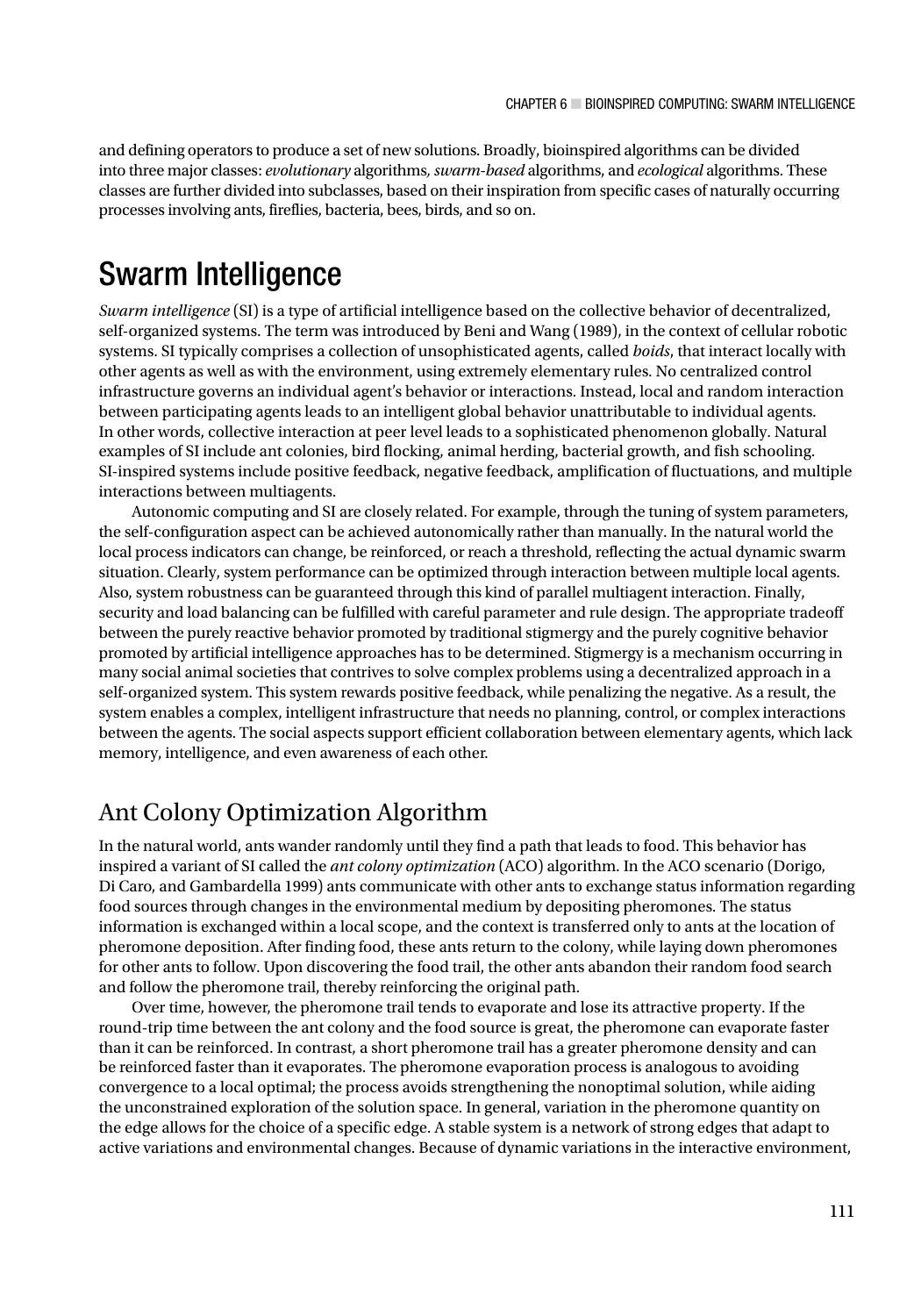certain edges are reinforced through positive feedback, whereas others are weakened because of negative feedback. A slight variation in the edges can result in an alternate route that remains valid until other edges exhibit stronger traits. For instance, if the pheromone trail to a single food source is reinforced, it will take much longer to discover alternate sources that may be optimally suited for the colony, in terms of distance or abundance. ACO attempts to find a path to the solution that is likely to be followed by other agents, thereby building positive feedback that eventually leads to a single path to the solution.

ACO methodologies differ from evolutionary algorithms in one main regard. In evolutionary algorithms, such as GA, all knowledge about the problem is contained in the current population, whereas in ACO algorithms a memory of past performance is maintained in the form of pheromone trails Dorigo, Di Caro, and Gambardella (1999) represented ants as playing the role of environmental signals, and the pheromone update rule, the role of the automaton learning rule. In ACO the environmental signals/ants are stochastically biased, by means of their probabilistic transition rule, to direct the learning process toward the most interesting regions of the search space. That is, the whole environment has a key, active role in the learning of good state-action pairs. The basic ACO rule can be defined by the following process (Engelbrecht 2006; Wang et al. 2007):

- 1. Create *nr* global ants; each ant visits each food source exactly once.
- 2. Evaluate the fitness of each food source; a distant food source has a lesser probability of being chosen.
- 3. Update the ants' pheromone and the age of weak regions.
- 4. Move local ants to better regions, based on the pheromone intensity, to improve their fitness; otherwise, choose new random search directions.
- 5. Update the ants' pheromone to all the regions they traversed.
- 6. After each iteration, evaporate the ants' pheromone.

Ants are attracted to the regions, based on the intensity of the pheromone at time *t*. As the pheromone evaporates, that region becomes less attractive to the ant and is finally abandoned. The probability of an ant *k* transitioning from region *i* to region *j* at time *t* is

$$
P_k(i,j,t) = \frac{\tau_{i,j}(t)^{\alpha} \cdot d_{i,j}(t)^{\beta}}{\sum_{n \in N_i^k} \tau_{i,n}(t)^{\alpha} \cdot d_{i,n}(t)^{\beta}}, \text{ if } j \in N_i^k,
$$
\n(6-6)

where

 $\tau_i(t)$  = pheromone trail region, represented by edges *i* and *j* at time *t* 

 $d_i$ <sub>i</sub> $(t)$  = distance between source  $(i)$  and destination  $(i)$  locations

 $N_i^k$  = feasible neighborhood of ant  $k$  at source  $i$ 

 $\alpha$  = relative significance of the pheromone trail

 $\beta$  = relative significance of the distance between source and destination

The positive parameters  $\alpha$  and  $\beta$  define the relationship between pheromone and heuristic information. Therefore, the probability of a trail that is chosen by ant *k* is a function of distance and the density of the pheromone that already exists on that trail at time *t*. The significance of intensity and distance to the cost function is determined by  $\alpha$  and  $\beta$ , respectively. Thus, the better the region is, the more attraction it has to the successive ants. The pheromone concentration in the region is updated as a function of constant evaporation  $(p)$  and new deposits  $(\varLambda \tau_{_{\! k}})$  by the ants attracted to this region, such that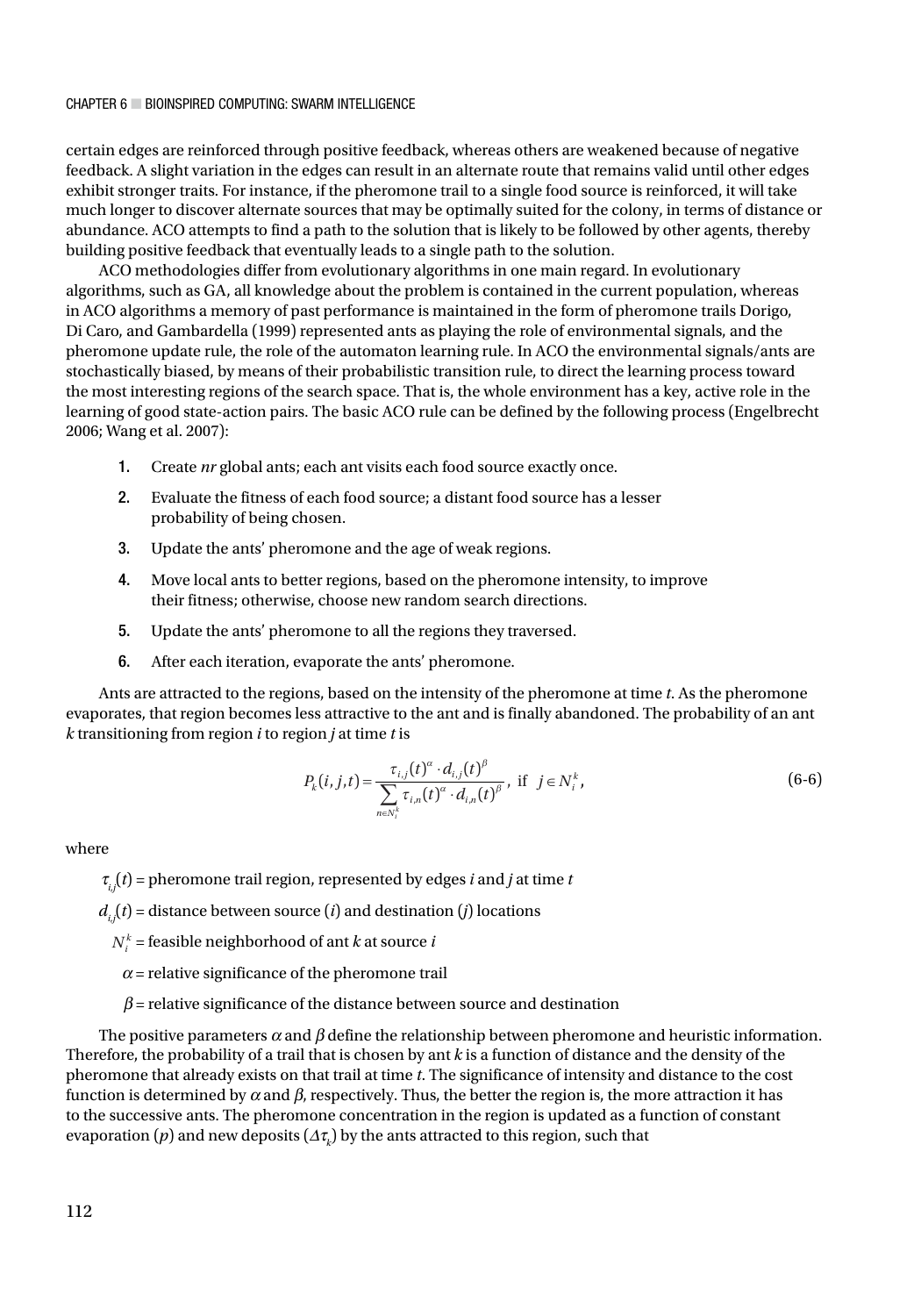$$
\tau_{i,j}(t+1) = p \cdot \tau_{i,j}(t) + \sum_{k=1}^{m} \Delta \tau_{k,i,j}(t)
$$
\n(6-7)

$$
if (i, j) \in S_k : \Delta \tau_{k,i,j} = \frac{1}{L_{k,i,j}},
$$
\n(6-8)

where

- $p =$  evaporation constant, whose value can be set between 0 and 1 and represents the rate at which the pheromone evaporates
- $L_{k,i,j}$  = length of the tour by ant *k*, with shorter tours resulting in higher pheromone density

 $\Delta \tau_{k}$  = amount of pheromone deposited by ant *k* in region (*i, j*).

The probability of local ants' selecting a region is proportional to its pheromone trail. The pheromone is affected by the evaporation rate, ant age, and growth of fitness. Thus, this pheromone-based selection mechanism is capable of promoting the solution candidate update, which is suitable for handling the changing environments in optimization.

ACO techniques can be used for knowledge discovery corresponding to learning the functional relationship between variables, changes in data pattern, and data classification. The social behavior of the ants suggests the notion of formulating an infrastructure that fosters the concept of self-organization, using natural interactions and local information to solve complex computational problems.

Dorigo, Di Caro, and Gambardella (1999) described a solution to the Traveling Salesman Problem (TSP), in which *m* artificial ants concurrently build a tour of the TSP. Initially, *k* ants are placed on randomly selected cities. At each step the *k*th ant applies a probabilistic action choice rule to resolve which city to visit next. The probability that an ant chooses to travel from city *i* to city *j* (  $J \in N_i^k$ ) is given in Equation 6-6, where  $N_i^k$ defines a potential neighborhood of *k* cities when the ant is in city *j*. If  $\alpha$  = 0, the closest cities are more likely to be selected; if  $\beta = 0$ , then only pheromone amplification is used, without any heuristic bias. Each ant *k* retains a memory area, where it generates the tour, computes the length of the tour, and retraces the path to deposit the pheromone to the arcs of the tour. Pheromone trails are updated after all ants have constructed their tour. This is done by decreasing the pheromone by a constant factor on all arcs (evaporation) and then successively adding the pheromone to the arcs crossed by ants in their tours. Pheromone evaporation and updating are implemented in Equation 6-7. Arcs that are part of a short route and are visited by many ants receive more pheromone and are therefore more likely to be chosen by ants in future iterations of the algorithm.

### Particle Swarm Optimization

*Particle swarm optimization* (PSO) is a stochastic computational technique that iteratively optimizes the candidate solution of a problem until it attains the target fitness (or quality) (Kennedy and Eberhart 1995). This technique is biologically inspired by the social behavior of bird flocking and fish schooling. Owing to its simplicity and computational efficiency, PSO has been successfully applied to many engineering research and optimization applications. *Particle* in PSO denotes an individual member of a population that searches for optimal behavior when subjected to velocity and acceleration in a large search space. Each particle in the swarm explores the coordinates of the solution space and records the following four vectors, relative to the best solutions (fitness) achieved in that process:

- Particle's current coordinates
- • Particle's velocity, with respect to magnitude and direction
- Coordinates (position) associated with the particle's local best solution achieved up to that point (*pbest*)
- • Coordinates (position) associated with the particle neighborhood's best solution achieved up to that point (*gbest*)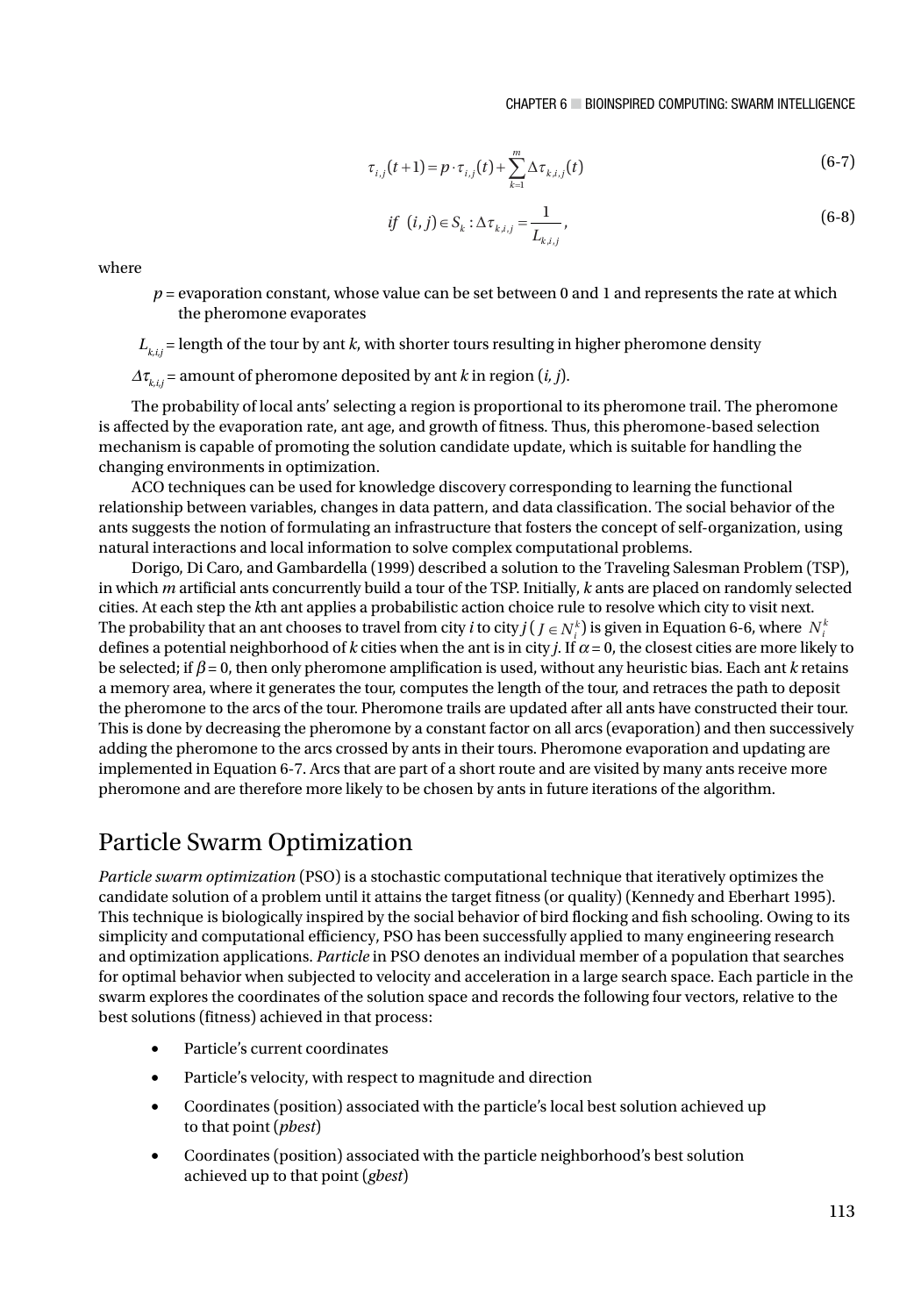PSO can search a large solution space, while making no assumptions regarding the problem being optimized. PSO looks for an optimal solution by moving the particle in the solution space, relative to its current position, at a certain velocity and guided by a fitness function: a particle's movement is controlled by changing its velocity (accelerating), guided by its current best position (pbest) and the best position found in its neighborhood (gbest)up to that point. The gbest solution is iteratively updated as better positions are found. The combined (collective) exploration of all the particles moves the swarm toward the best solution. In their quest for the global optimum, particles in the swarm realign to cluster around the suboptimal. Once a particle is close to the global optimum, other particles are attracted to it, with a high probability of finding the best solution. In each iteration *k*, particle *i* updates its position and velocity, according to the following equations:

$$
v_i^{k+1} = x_i^{k+1} - x_i^k \tag{6-9}
$$

$$
x_i^{k+1} = x_i^k + v_i^k + c_i r_i (pbest_i^k - x_i^k) + c_2 r_2 (sbest_i^k - x_i^k)
$$
(6-10)

$$
v_i^{k+1} = v_i^k + c_1 r_1 (pbest_i^k - x_i^k) + c_2 r_2 (gbest_i^k - x_i^k),
$$
\n(6-11)

where

 $x_i^k$ = particle *i* position for the *k*th iteration

 $v_i^k$  = particle *i* velocity for the *k*th iteration

 $c_1$ ,  $c_2$  = weighting coefficients

 $r_{1}$ , $r_{2}$  = random numbers between 0 and 1

The PSO algorithm is composed of the following steps for iteration *k*:

- **1.** Initialize the swarm by allocating a random position  $x_i^0$  to each particle *i* of the swarm bounded by the problem space.
- 2. Evaluate the fitness of each particle *i*, relative to its current position  $x_i^k$ .
- 3. Compare the particle *i* fitness with its  $pbest_i^{k-1}$ ; if the current fitness is greater than the pbest, set the pbest value ( $\mathit{pbest}_i^k$ ) to the current fitness value.
- **4.** Select the particle *j* with the best fitness (*pbest<sup>k</sup>*</sup>); mark this fitness *gbest<sup>k</sup>*.
- **5.** Evaluate the new position  $x_i^{k+1}$  of particle  $(i)$ , using Equations 6–10.
- **6.** Evaluate the new velocity  $v_i^{k+1}$  of particle (*i*), using Equations 6–11.

The process repeats until the stopping criteria are met, or the best solution is found. Unlike evolutionary algorithms, such as GA, particles improve the PSO algorithm's fitness, using the current global optimum, without evolutionary operators.

Because of its distributed nature and ability to operate under noisy conditions, PSO can prove to be a useful technique for workload balancing, with respect to power consumption, heat generation, and QoS requirements in cloud computing. The workload has to be distributed in such a manner that power consumption is minimized, thermal hot spots are eliminated, and performance targets are fulfilled. Dynamic placement of the workload in a system (or cluster of compute machines) triggers dynamic variations in the availability of compute, memory, network, input/output (I/O), and storage resources. Optimal system operation results in complex workload distribution choices, owing to the many degrees of freedom for allocating the load in a dynamically varying resource pool. The PSO solution continuously searches for the dynamically shifting optimum to identify the placement target of the new or upcoming load.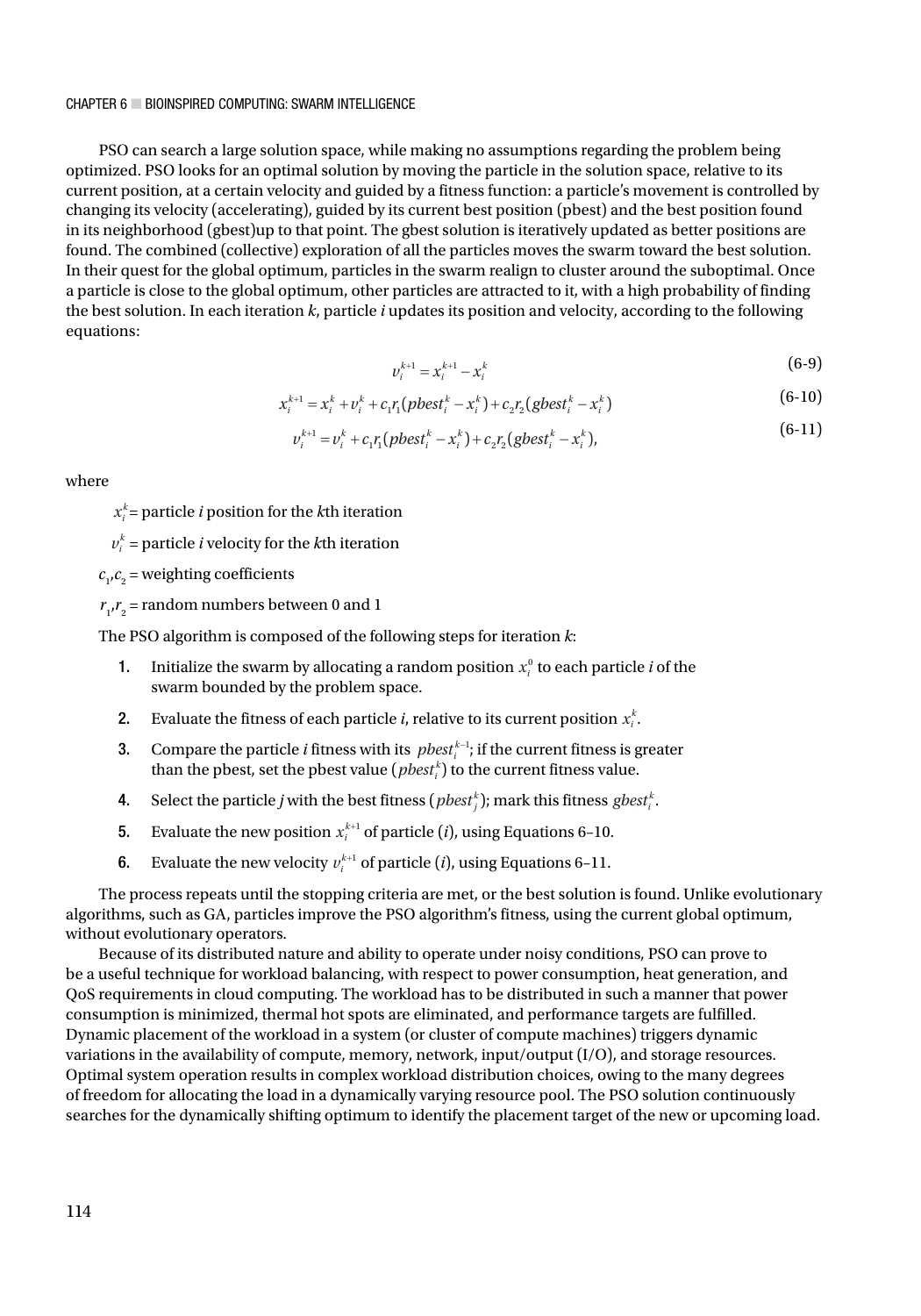Yassa et al. (2013) proposed *DVFS multiobjective discrete particle swarm optimization* (DVFS-MODPSO) for workload scheduling in a distributed environment. DVFS-MODPSO implements the multiobjective optimization of several conflicting goals—minimizing execution time, execution cost, and energy consumption—and produces a set of nondominated solutions to offer flexibility in choosing a schedule that meets the QoS targets. DVFS-MODPSO defines a triplet  $that characterizes the position of a$ particle and that represents a reasonable solution to the workload scheduling problem. Each triplet allocates the task  $T_i$  to a processor  $P_j$  with a voltage scaling  $V_k$ . The results demonstrate that DVFS-MODPSO generates a set of Pareto optimal solutions for execution time, execution cost, and power consumption.

Solving a global optimization problem using a traditional approach involves precise function description and gradient evaluation, which may be expensive, time-consuming, hard to achieve, or impossible. Compounding the problem, many complex optimization problems exhibit a noisy behavior that renders methods such as implicit filtering and evolutionary gradient search almost ineffective. In contrast, PSO algorithms operate in a stable and efficient manner, even in the presence of noise. In many cases, noise can be beneficial, because it helps avoid local minimum solutions and converge faster to the globally optimal solution. Owing to their simplicity, PSO algorithms have also been proposed as an alternative to gradient-based techniques for detecting Pareto optimal solutions to multiobjective optimization problems.

# Artificial Bee Colony Algorithm

The *artificial bee colony* (ABC) algorithm is a swarm-based metaheuristic inspired by the foraging behavior of the honeybee that was proposed by Karaboga, Dervis, and Basturk (2007). The model consists of three groups of honey bees that facilitate an optimal search for food sources. *Employed bees* attach themselves to a specific food source and share the information regarding its profitability through waggle dancing to recruit new bees. An *onlooker bee* is an unemployed bee that evaluates the quality of the food source by observing the waggle dances on the floor and deploys itself toward the most profitable food source. A *scout bee* searches for new food sources randomly and presents information associated with their quality through a waggle dance. The employed bee whose food source has been exhausted transforms itself into a scout bee and searches for new food sources. The principal components of the ABC algorithm are as follows:

- Food sources: A food source represents the candidate solution to an optimization problem. To select an optimal food source, an employed bee evaluates the overall quality of a food source, as measured by its proximity to the hive, the quantity and quality of the food (nectar), and the level of difficulty in extracting the food.
- *Employed bees:* Employed bees are employed at a specific food source, which they exploit to gather nectar. The bees collect information related to the distance, direction, and quality of the food source and share it with other bees, waiting on the dance floor. An employed bee attempts to improve its solution (food source) by reevaluating the coordinates in the neighborhood of its memorized coordinates, using multiple trials.
- • *Unemployed bees*: Scout bees and onlooker bees are both in this category. They evaluate the profitability of potential food sources, either through random scouting or through information shared by employed bees. This evaluation helps convert an unemployed bee to an employed bee by facilitating selection of the most profitable food source.
- *Measure of quality (fitness)*: The quality of the food source—characterized by its proximity to the hive, the quantity and quality of its nectar, and the relative difficulty of extracting the nectar—can be summarized, using a single quantity: *fitness*.
- Knowledge exchange: Knowledge exchange is the critical element of the ABC algorithm. Knowledge is shared within the staging area, called the dance area; here, bees exchange information related to the fitness and coordinates (angle, distance) of the food source through the waggle dance.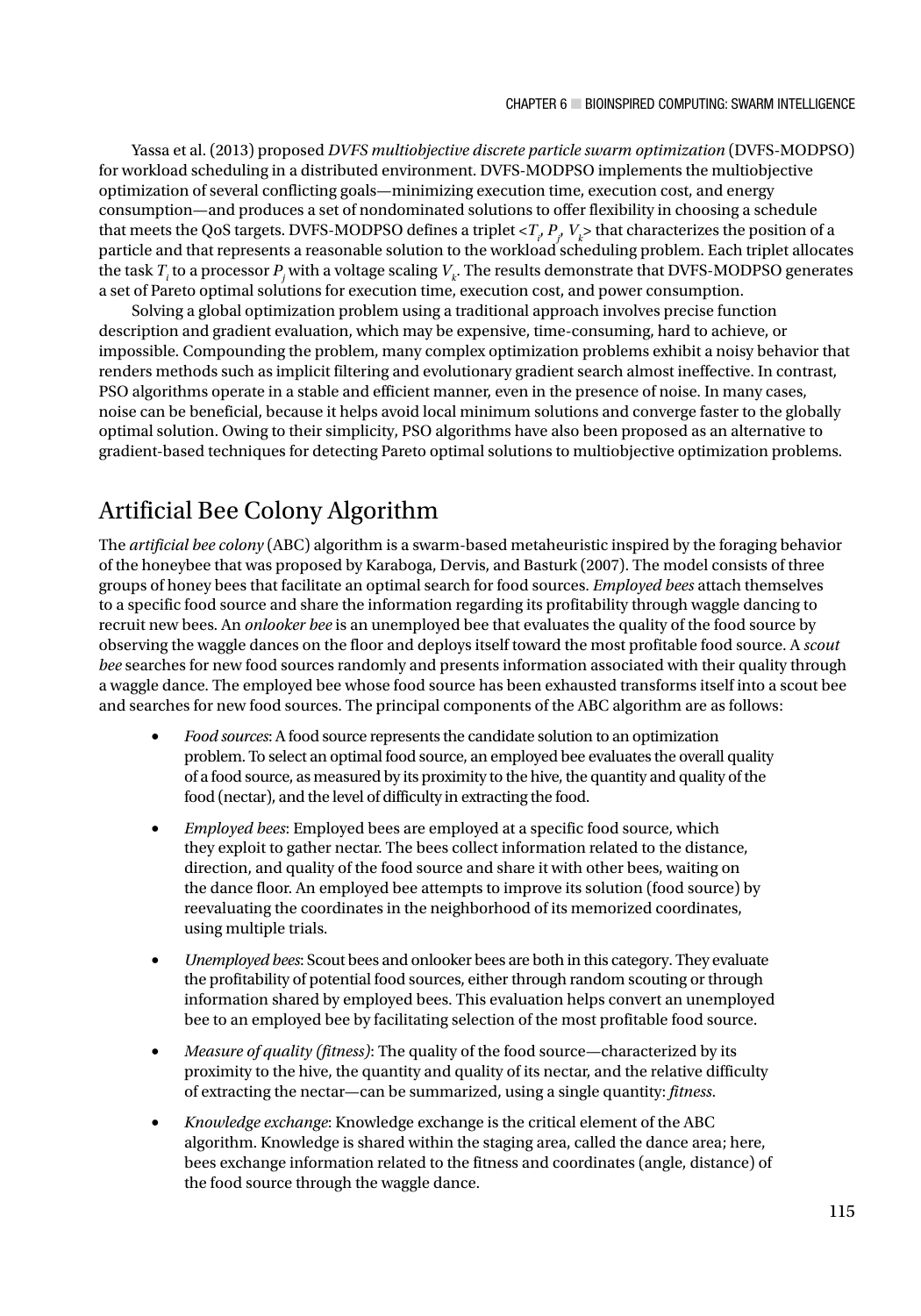The ABC algorithm can be used as a technique for load balancing in a datacenter. Load balancing attempts to optimize resource utilizationresponse time, throughput, and thermal hot spots. Load balancing can be implemented by reallocating existing tasks or allocating new tasks to an existing compute node. These compute nodes act as potential candidates for hosting the workload, which, when loaded effectively, can improve the efficiency of the datacenter. Each compute node advertises its prevailing characteristics (or fingerprint) related to utilization, operational phase, time spent in that phase, cache behavior, temperature, and power consumption. The fitness function defines a compute node's ability to host new work at a future time. For example, a candidate node that can compensate for the forecasted thermal variance in its neighborhood will have a higher fitness, compared with other nodes with similar characteristics but existing in a fully balanced cluster. Each server consists of management microcontrollers that act as idle, employed, onlooker, or scout bees. Scout bees are appointed in a random manner, whereas employed and onlooker bees follow the swarm behavior that is influenced by the fitness outcome. While an employed bee (management node) records the benefits of hosting the load on the existing node, an onlooker bee (waiting in a work queue), in its effort to become employed, analyzes the collective information delivered through scout and employed bees. Once the compute target is selected, the onlooker bee attempts to host the queued work on that target. The technique of load balancing using ABC deploys the following agents:

- *Scout bee:* Acts as a random agent that constitutes approximately 2 percent of the total compute nodes in a datacenter. These agents execute the scout function, using the management agent corresponding to the compute node tagged as scout bee. Scout agents collect neighborhood-specific information related to hot spots, average power consumption, and availability of compute resources.
- *Employed bee*: Acts as an agent that assists in loading and collecting the operational statistics of the load that is executing on the compute node tagged as employed bee. These statistics include usage, memory bandwidth, noisy behavior of the cache, and I/O contention.
- Onlooker bee: Acts as an agent of the potential workload waiting in the queue. Each agent identifies the best target to host this workload.

Two principal factors that attract bees to a specific node or neighborhood, in this example, are the availability of thermal variance and compute resources. As the thermal variance or compute resource diminishes, that node becomes less attractive and is eventually abandoned. While a node remains attractive, an employed bee repeatedly visits that location and encourages onlooker bees to host work in its neighborhood. Scout bees identify additional targets or neighborhoods with high fitness that can be exploited by unemployed bees. The main steps of the ABC algorithm are generalized as follows:

- 1. Random food sources are allocated to each employed bee. Repeat:
	- a. Each employed bee visits the food source, according to the information stored in the bee's memory. The bee evaluates the quantity and quality of the food (nectar) and performs the waggle dance in the hive.
	- b. Each onlooker bee observes the waggle dance of the employed bees, and some of them select the food source, based on the information communicated through the dance.
	- c. Once the food source is abandoned, new sources are identified by the scout bees.
	- d. The new food source is identified by the scout bees and attracts the swarm, depending on the quality of the nectar.
	- e. Requirements are met.
- 2. Repeat.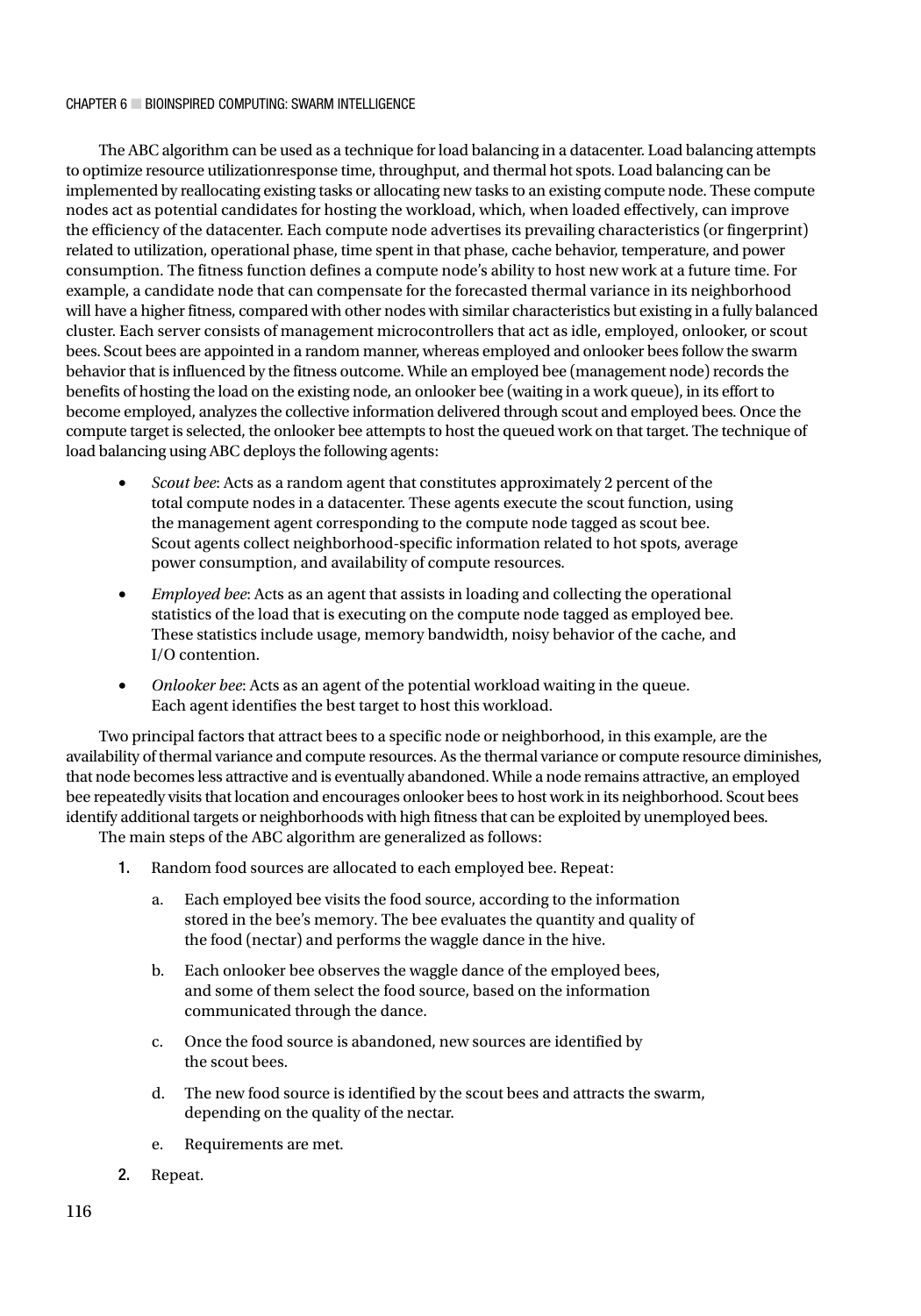# Bacterial Foraging Optimization Algorithm

The *bacterial foraging optimization* (BF0) algorithm (Passino 2002) models the microbiological phenomenon of organized behavior in a bacterial colony. The BFO algorithm for modeling the social foraging behavior of *Escherichia coli* (*E. coli*) can be used to solve real-world numeric optimization problems. BFO is primarily composed of three processes: chemotaxis, reproduction, and elimination–dispersal.

*Chemotaxis* is defined as cell movement in response to a chemical stimulus. This method is used by many single- and multicellular organisms to discover their food. Bacterial chemotaxis represents the signal transduction system, which stimulates the behavior of bacterial movement. *Reproduction* characterizes natural selection, which favors the best-adapted bacteria with a higher likelihood of survival than the less-adapted bacteria. Natural selection allows the selected population in each generation to transfer the genetic material to successive generations. *Elimination–dispersal* promotes the low probability of the elimination and dispersal of randomly selected parts of the bacterial population. This fosters diversity in the bacterial population and prevents the global optimal solution from being trapped in a local minimum.

*E. coli* alternates between two modes of movement, called *swim* and *tumble*, throughout its entire life. *Swimming* action allows the bacterium to move in the current direction of increasing nutrient gradient; *tumble* action allows change in orientation when the nutrient gradient is no longer attractive. The alternating mode of bacterial movement enables a bacterium to locate the position of the optimal nutrient source. After a certain number of complete swims, the bacterial population undergoes reproduction and elimination, according to the fitness criteria. Each bacterium position has an associated cost and represents a possible solution. BFO simulation keeps track of the cost of current and previous positions to estimate the quality of gradient improvement or worsening. In each generation the health of the bacterium factors into its likelihood of being retained for reproduction (making replicas) or elimination.

If  $\theta^i$  represents the position of the *i*th bacteria, the successive movement of the bacterium is

$$
\theta^{i}(j+1,k,l) = \theta^{i}(j,k,l) + \nu^{i}(j) \cdot \phi^{i}(j), \tag{6-12}
$$

where

 $\theta^i(j,k,l)$  = position of the *i*th bacterium in the *j*th chemotactic, *k* th reproductive, and *l*th elimination–dispersal step

 $v^{i}(j)$  = step size in a random direction during the *tumble* 

 $\phi^{i}(j)$  = random direction of movement after the tumble

For the given position of the *i*th bacterium,  $\theta^{i}(j,k,l)$ ,  $J^{i}(j,k,l)$  represents the fitness of the bacterium at that location. If the fitness of *i*th bacterium at location  $\theta^i(j+1,k,l)$  is better than that at  $\theta^i(j,k,l)$ , such that  $J^i(j+1,k,l)$  is better than  $J^i(j,k,l)$ , then  $v^i(j+1)=v^i(j)$ , and  $\phi^i(j+1)=\phi^i(j)$ . If the reverse is true, then  $v^i(j+1)$  takes a different step, in a random direction.

Munoz, Lopez, and Caicedo (2007) proposed a BFO algorithm for searching the best actuators in each sample time to obtain a uniform temperature over the temperature grid platform. The idea is to compensate for the cold spots by allocating or deallocating additional resources. Similar techniques can be applied to load balancing in a cluster of compute servers, as in a datacenter. Server load balancing techniques employ bacterial searches to locate the regions of nonuniform thermal behavior (high temperature variance). The fitness of the newly identified location can be evaluated by modeling the thermal variance in the temperature grid resulting from adding or subtracting quantities of unit load.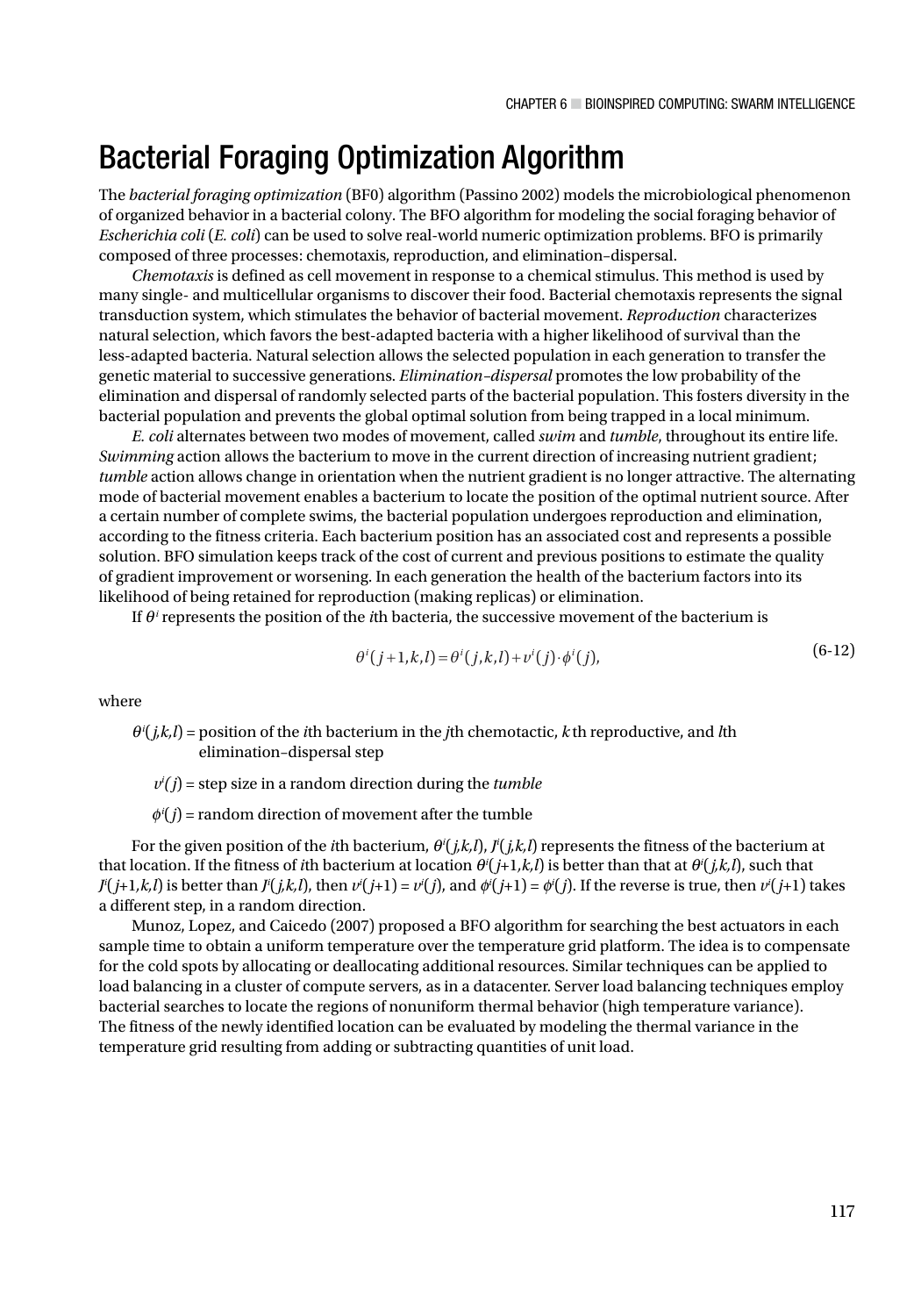# Artificial Immune System

The *artificial immune system* (AIS) is a bioinspired optimization algorithm (Dasgupta 1999) based on the principles of the vertebrate immune system. The algorithm emulates several characteristics of the human immune system: that it is highly distributed, that it is parallel, and that it uses adaptive learning and memory to solve problems related to pattern recognition and classification. The AIS algorithm learns to categorize relevant patterns through a pattern detector that associates previously -seen patterns with existing ones. The algorithm formulates a different response mechanism to deal with the effects of each pattern.

The adaptive immune system in the human body uses many agents that perform diverse functions at different locations, primarily employing negative selection and clonal selection mechanisms. *Negative selection mechanisms* exploit the immune system's ability to detect unknown antigens, while not reacting to self. *Clonal selection mechanisms* promote the proliferation of cells that possess the ability to recognize an antigen over those that do not. Therefore, self-reacting cells are eliminated, and mature cells are allowed to proliferate. The learning mechanism involves bolstering by the cloning process of those lymphocytes within a given population that contribute to the identification of an antigen. New cells are copies (*clones*) of their parents, but cloning is subject to a high rate of mutation (*somatic hypermutation*). This mutation process mimics the mechanism that reallocates the resources needed for recognition of new antigens versus previously identified antigens. The reinforced learning mechanism rebalances the population of diverse lymphocytes to promote optimal detection and mediation of pathogens.

The properties of the immune system have the following attributes (Castro, Nunes, and Von Zuben 1999):

- *Exclusivity*: The immune system is exclusive to each individual, with its own vulnerabilities and capabilities.
- *Recognition of foreigners*: The toxic elements or molecules that are foreign to the individual's body are identified, categorized, and labeled for future detection.
- Anomaly detection: The immune system learns to classify the unidentified foreign element as a pathogen and attempts a remedial action.
- Distributed detection: The cells are distributed throughout the body and are not subject to centralized control.
- *Imperfect detection* (*noise tolerance*): Pathogens are first classified as unidentified foreign elements, and their absolute recognition is not essential.
- *Reinforcement learning and memory:* The immune system continuously learns the structure of the pathogen to formulate an increasingly effective response.

Similar to that of the GA, AIS architecture comprises the following four steps (Aickelin, Dasgupta, and Gu 2014):

- 1. *Encoding*: Encoding is binary, numeric, or nominal representation of antigens or antibodies. An *antigen* represents the solution to a problem domain that needs to be tested for an intrusion. Antibodies represent previously identified patterns that can be used later.
- 2. *Similarity measure*: A similarity measure quantifies the *affinity* between an antigen and its candidate antibodies. The matching algorithm measures the extent of *agreement*, *disagreement*, or *correlation* between a candidate antibody and its target antigen. Candidates with strong agreement or disagreement may be selected for further processing (cloning or mutation).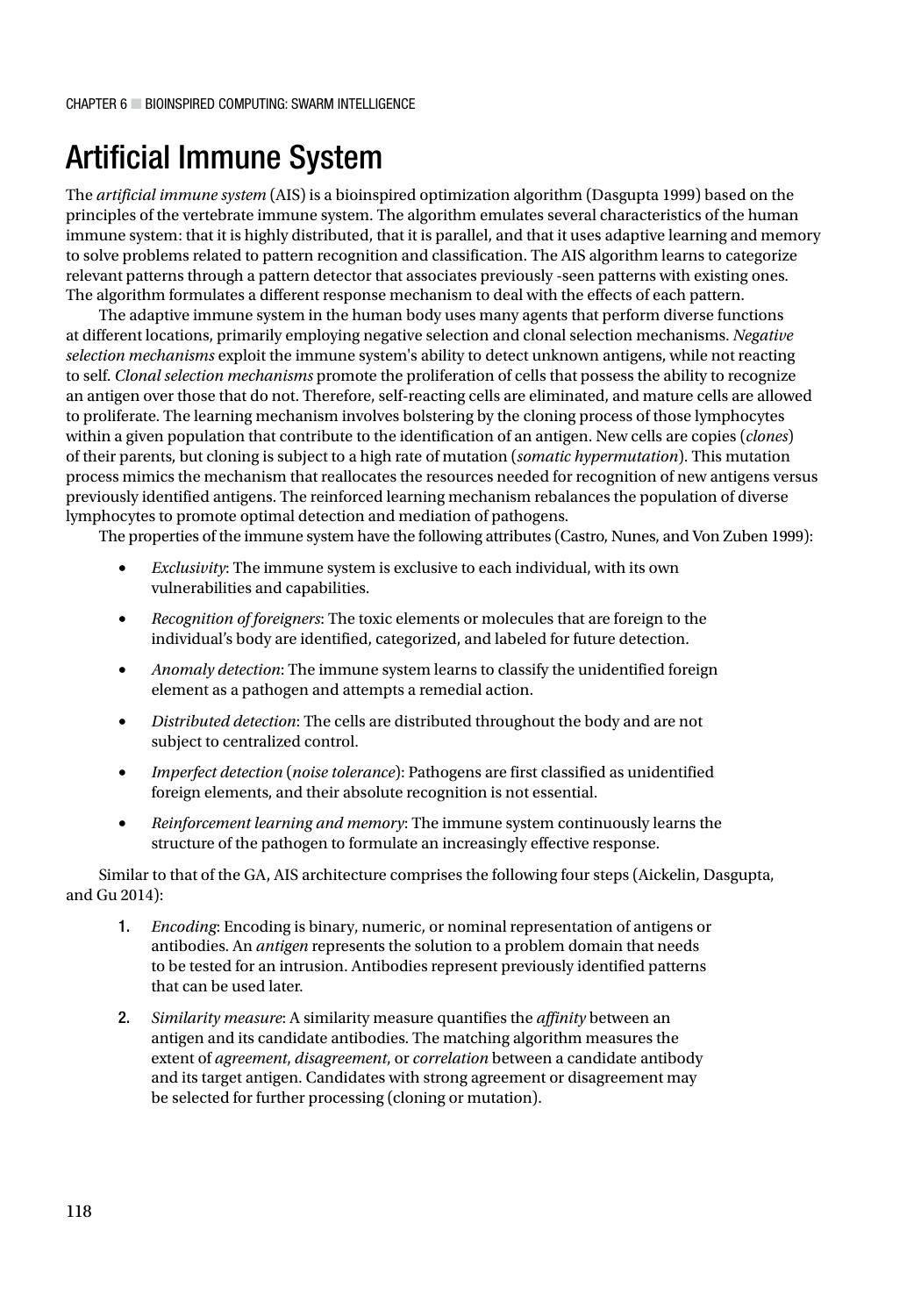3. *Selection*: The selection process follows an iterative procedure, in which the concentration of antibodies is regulated by cloning or removal at each step, depending on the antibody–antigen affinity measure. Upon adding a new antibody, the iterative process changes the concentration of that antibody, continuing until the AIS achieves stability. AIS iteration can be represented by the following equation (Farmer, Packard, and Perelson 1986):

$$
\dot{x}_i = k_1 \left( \sum_{j=1}^n m_{ji} x_i y_j - k_2 x_i \right),
$$
\n(6-13)

where

 $n =$  number of antigens

 $x_i$  = concentration of antibody *i* 

*yj* = concentration of antigen *j*

 $m_{ij}$  = affinity function representing the correlation between antibody *i* and antigen *j* 

 $k_{\text{\tiny{l}}}$  = rate of antibody production

 $k_{2}$  = death rate

Equation 6-13 represents the iterative change in the antibody concentration, contingent on the net outcome of cloning due to antigen recognition and death in the absence of correlation.

4. *Mutation*: Antigen–antibody interaction, coupled with somatichypermutation, forms the basis of an AIS. Mutation introduces diversity in the population and facilitates effective response to antigens.

AIS uses an adaptive population of antibodies to facilitate intelligent behavior by synthesizing diverse subset solutions for a given problem domain. AIS has been applied in areas related to network security and anomaly detection.

# Distributed Management in Datacenters

Datacenters are complex environments that deal with key challenges related to power delivery, energy consumption, heat management, security, storage performance, service assurance, and dynamic resource allocation. These challenges relate to providing effective coordination to improve the stability and efficiency of datacenters. The fluctuating demands and diverse workload characteristics of a large datacenter make complex the tasks of upholding workload performance, cooling efficiency, and energy targets (discussed in the following sections). In such large clusters of systems, multiple objectives compete to accomplish service-level goals by avoiding actuator overlapping and exhausting a complex combination of constraints, timing granularity, type of approach, and sequence of controls. However, the combinatorial solution space can be extremely large and may not converge to a global optimal in a bounded time. Therefore, a centralized datacenter management system may not scale well in constrained time and hence may not deliver an optimal management solution.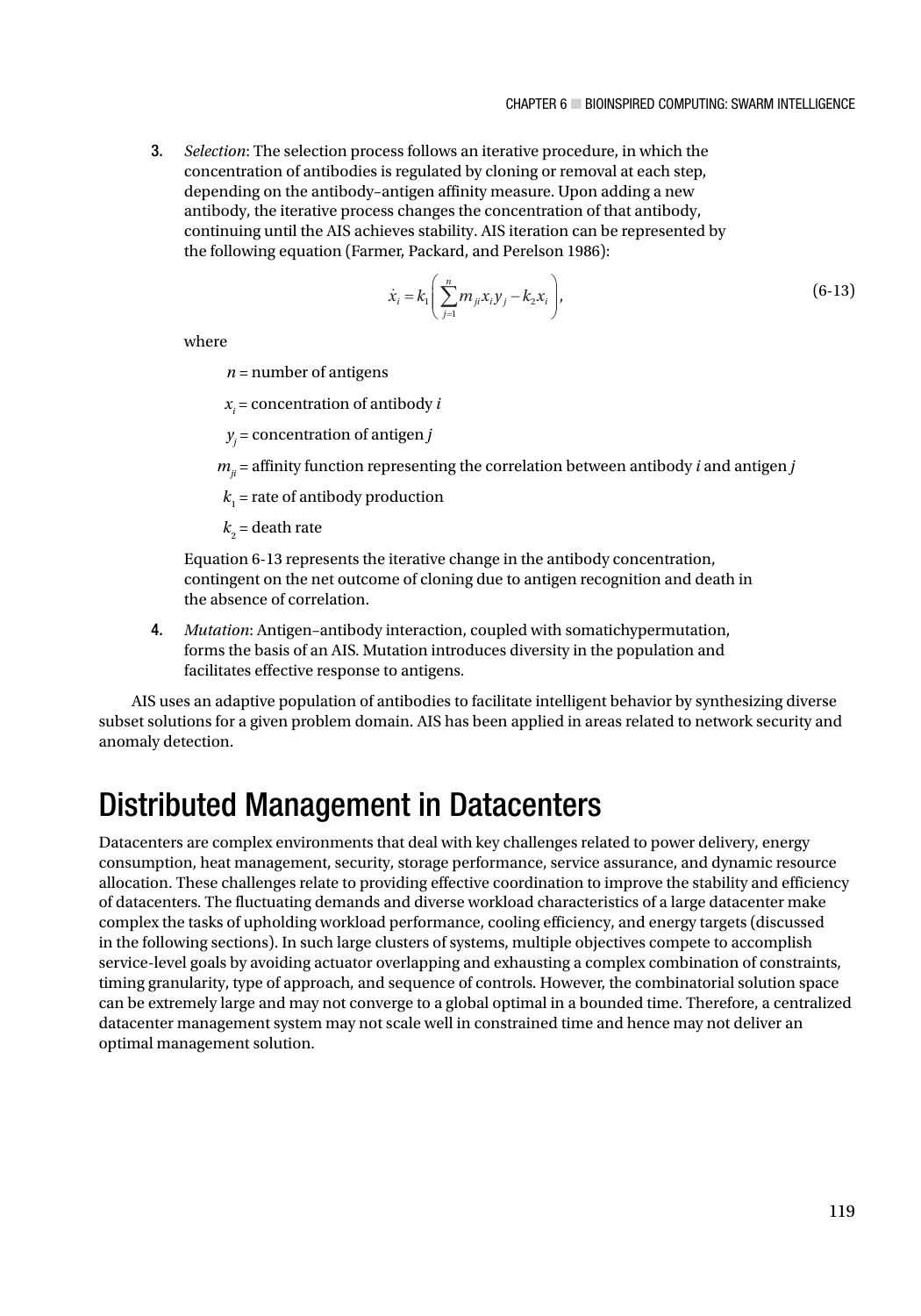SI has emerged as a promising field that can be exploited to construct a distributed management methodology leading to scalable solutions without centralized control. The following sections present a control system that identifies suitable targets for workload placement, with these fundamental control elements:

- Controlled process: The controlled process implements the feedback control loop, which constrains the temperature and power of compute clusters, such as server racks, for a given policy. An optimal process operates within policy constraints and provisions sufficient energy to operate a workload at highest performance efficiency and lowest cooling.
- Fitness function: The fitness function estimates the most favorable placement of the workload, based on the existing knowledge base's expected demand and availability of resources.
- Knowledge base: The knowledge base acts as a finite database made up of survey data conducted by the sensor agents. This knowledge assists in identifying the most probable placement of the workload. As the dynamics of the system changes, newer data replace the old data, according to a custom data retention policy. The knowledge database increases the retention of data likely to boost the fitness of the solution and deprecates the data less likely to improve the existing solution.
- • *Control parameters*: Control parameters define the optimal decision boundaries that result in placement of the workload on the selected compute node.
- *Swarm agents*: Swarm agents participate in the system optimization process by executing specific roles in a decentralized and self-organized system. These agents coordinate with each other and with the environment, ultimately leading to the emergence of intelligent global behavior.

## Workload Characterization

Because workloads undergo phases of execution, phase boundaries are fundamental attributes for predicting workload behavior for scheduling or migration between clusters of servers. Additionally, phase identification enables reuse of past configurations of recurring phases to improve performance. These configurations enforce a policy for scheduling new workloads, migrating existing workloads, and eliminating thermal load imbalances between compute nodes or clusters of compute nodes.

## Thermal Optimization

Given the highly dynamic environment in a datacenter, hot spots are created as a result of temporal events (such as increased workload on a set of servers) or spatial events (such as inefficiency of the computer room air-conditioning [CRAC]) units in delivering the requisite cooling to a particular region in the datacenter). Figure [6-2](#page-16-0) depicts a thermal snapshot of a datacenter with hot and cold spots. Hot spots may trigger overcooling, degrading the *power usage effectiveness* (PUE) of the datacenter operations. Traditional cooling control solutions operate using reactive schemes, which depend on the instantaneous temperatures of racks or blades. These schemes have a fundamental disadvantage, inasmuch as the corrective action is completed long after the component's thermal or performance threshold has been crossed. In a datacenter with a large number of nodes, it is almost impossible to perform optimal workload balance in real time using a reactive approach without causing hysteresis. In the presence of dynamic variations in a cluster of configurable hardware and software, the ability to initiate a timely response to reduce temperature variance (hot spots) between clusters is essential.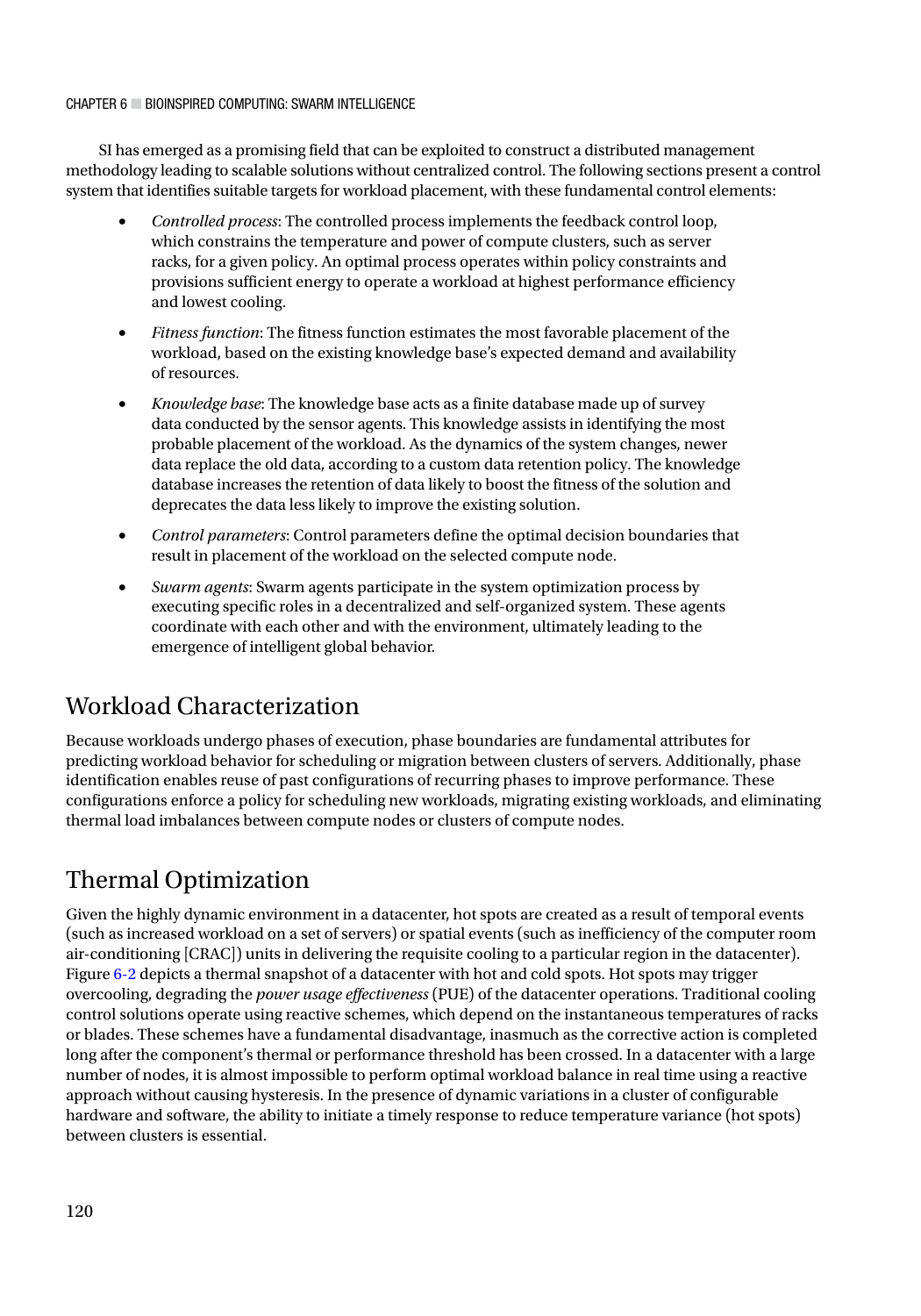<span id="page-16-0"></span>

*Figure 6-2. Thermal snapshot of a datacenter*

# Load Balancing

*Load balancing* is a method for distributing workload among a cluster of compute nodes in a manner that allows fulfillment of a given policy. Load balancing optimizes resource usage, maximizes throughput, and minimizes response time. Load balancing is realized through active load migration between compute nodes, which also governs the hot-spot mitigation scheme, using workload tradeoffs and power distribution. Hot spots can be attributed to uneven load distributions leading to imbalanced compute utilization. Hot spots result in inefficient cooling and higher datacenter operating costs. In a swarm-based optimization scheme thermal variance can be equated with foraging for a source of nutrients. Regions of high thermal variance act as a source (or target) of load migration, attracting increased surveillance from the swarm agents.

# Algorithm Model

The *algorithm model* consists of a server manager, a scout agent, worker agents, free agents, and a load controller. The *server manager* administers each server node and presents programming interfaces for interpreting the sensor data and synthesizing the useful metrics. The server manager exerts control at multiple levels of timing granularity, which can eventually result in heterogeneous sampling requirements specific to each one of those elements. For instance, the server manager records the performance data and processes them to synthesize the workload phase distribution by exercising built-in sensors. In a hierarchical scheme the server manager manages a cluster of compute resources and identifies the compute resource capable of hosting a candidate workload. Externally, each cluster represents a set of compute units that is managed locally, without exposing its local hierarchy.

*Scout agents* are randomly generated proxy instruments that evaluate their surroundings and peer clusters to identify possible sources of hot and cold spots. Owing to the dynamic nature of the systemutilization, newer sources are identified, and past sources are slowly forgotten. Scout agents employ fitness criteria to determine the suitability of the region to host the work assignment.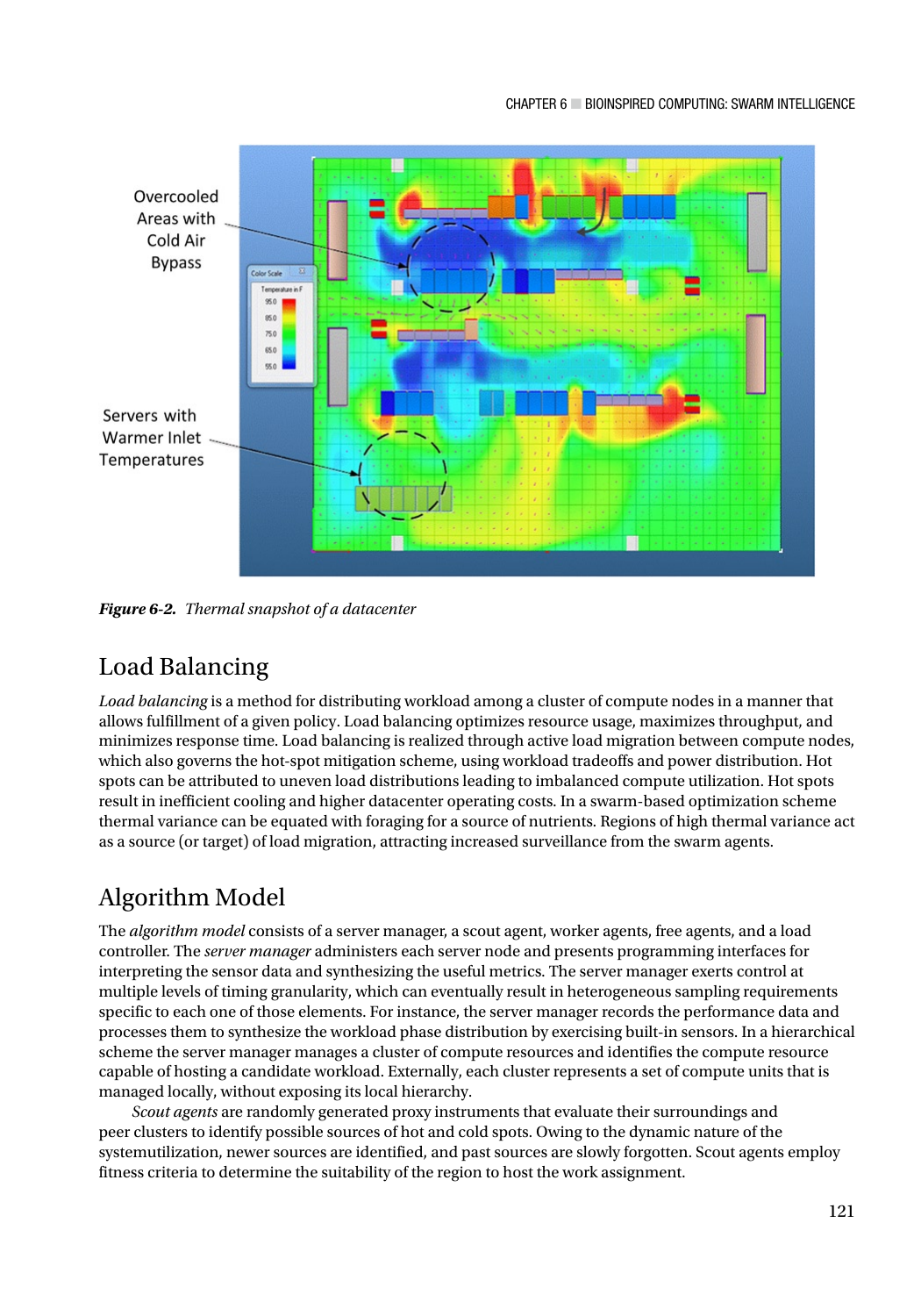*Worker agents* are floating entities that use a feedback function to quantify the significance of the compute region and that attach themselves to a node that they select for foraging. At each scheduling instant a feedback function measures the historical impact by either boosting or shedding the node's credibility, based on the most recent scheduling decisions and preceding outcomes. If the compute region continues to host workloads successfully, it boosts its credibility; if, however, the compute region loses its bid to host or hosts infrequently, then the credibility declines. Worker agents are finite in number and can only be reused if one is released, owing to either its low impact score or its migration to newer regions. The feedback function is

$$
\beta_{n+1}^k = (1 - \rho)\beta_n^k + \tau_n^k, \tag{6-14}
$$

where

 $\beta^{\,k}_{\,n}$  = impact score of cluster (or node)  $k$  at instance  $n$ 

 $\tau_n^k$  = incremental credit boost of cluster (or node) *k* at instance *n* 

 $\rho$  = impact decay coefficient

As described in function 6-14, whenever a compute cluster or node hosts a workload successfully, it improves its impact score by receiving incremental credits. At the same time, the feedback function sheds a percentage of its score at a rate defined by the impact decay coefficient  $\rho$ . The decay coefficient lets the rate of adaptation be adjusted. At any one time, only a finite number of worker agents is allowed to operate. A worker agent transitions to a *free agent* when its fitness score falls below a certain threshold. Once this occurs, the worker agent can attach itself to a new cluster, based on feedback from scout agents and worker agents.

Whereas scout agents identify new and promising regions for exploration, worker agents help in characterizing desirable neighborhoods close to their current operating region. At all times, these agents evaluate the cluster's fitness, a measure of its ability to host a new workload. This fitness score allows the respective agents to participate in a bidding process to host the workload in the region they represent. The fitness evaluation assesses the following characteristics:

- Severity of the thermal imbalances in the attached region, as compared with other regions
- Availability of the resources needed to execute a workload successfully
- Degree of contention with respect to available resources shared among compute nodes (e.g., shared cache)

Figure [6-3](#page-18-0) depicts the architectural interfaces of a compute node that facilitate optimal workload distribution. Worker and scout agents gather node-specific performance and environmental data, using instrumentation APIs provided by the server manager. The agents explore the viability of using the node to host a workload by measuring the node's impact score (see Equation 6-14), evaluating its resource requirements, forecasting shared resource contention, and predicting the temperature behavior that may lead to thermal imbalances. Once the node is ascertained to be a potential host, its impact score is updated for future analysis. Cold regions with sufficient availability of resources identify themselves as the preferred localities for exploration. Worker agents analyze the compatibility of each region with the workload; incompatibilities may arise, owing to lack of exclusive resources or historical evidence of noisy behavior, with respect to the sharing of resources with other workloads. The worker agent ranks the host it is attached to and makes a decision as to whether to participate in the bidding process to host the workload on that node. If it participates and wins the bid, the agent updates the feedback function; if it does not win the bid, the agent sheds a percentage of its impact score *b*. Once the impact score drops below a certain threshold, the worker agent transitions to a free agent. A free agent transitions its role back to worker agent by attaching itself to a new cluster (or node), based on an evaluation score received from the scout agents and worker agents.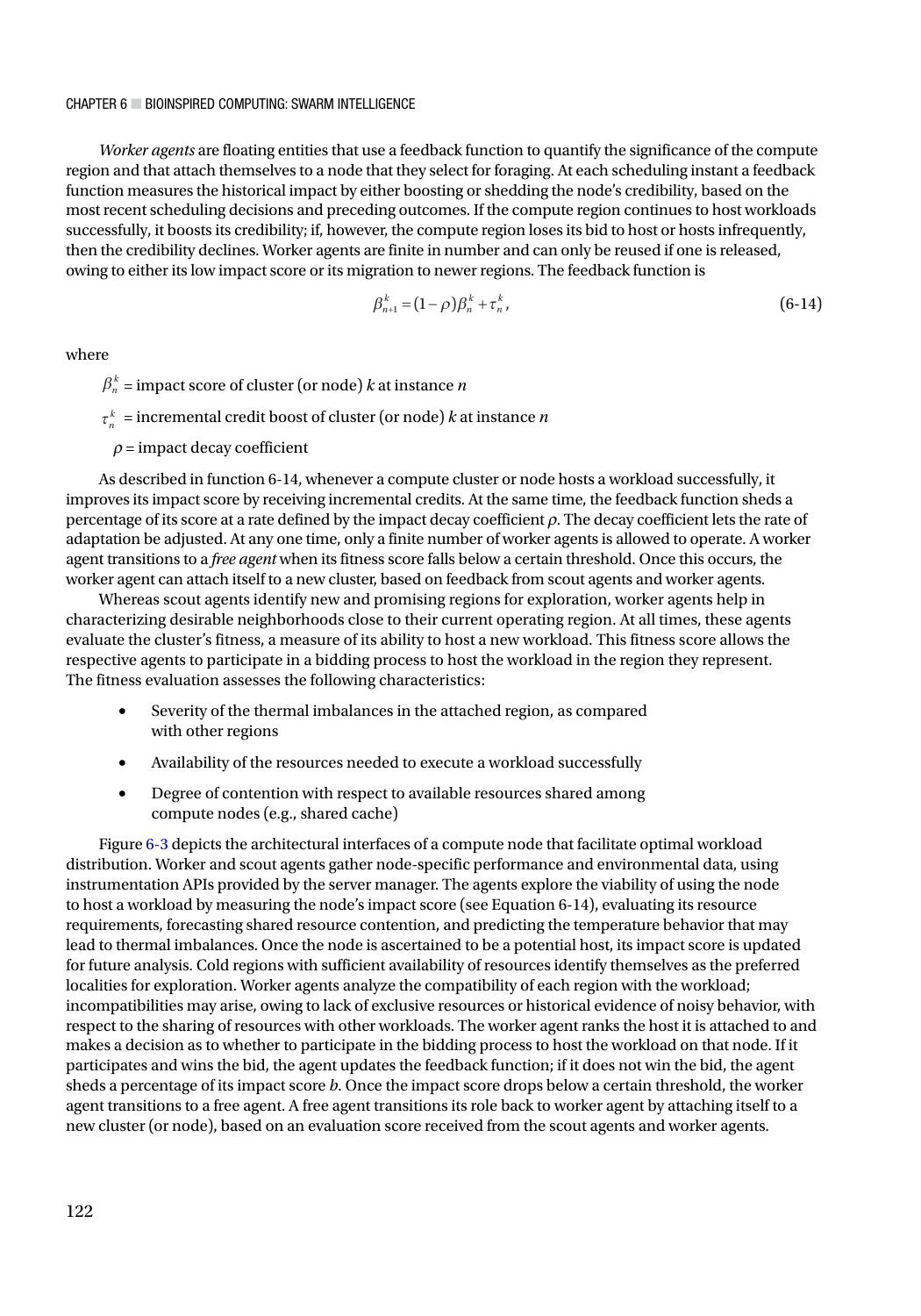<span id="page-18-0"></span>

*Figure 6-3. Compute node: architectural interfaces for interpreting sensor data for evaluating feedback function and fitness function*

# References

Aickelin, Uwe, Dipankar Dasgupta, and Feng Gu. "Artificial Immune Systems." In *Search Methodologies*, 187–211*.* New York: Springer, 2014.

Ashby, W. Ross. "Design for a Brain." New York: Wiley, 1952. [https://archive.org/details/](https://archive.org/details/designforbrainor00ashb) [designforbrainor00ashb](https://archive.org/details/designforbrainor00ashb).

Barbagallo, Donato, Elisabetta Di Nitto, Daniel J. Dubois, and Raffaela Mirandola. "A Bio-Inspired Algorithm for Energy Optimization in a Self-Organizing Data Center." In *Self-Organizing Architectures: First International Workshop, SOAR 2009, Cambridge, UK, September 14, 2009*, edited by Danny Weyns, Sam Malek, Rogério de Lemos, and Jesper Andersson, 127–151. Berlin: Springer, 2010.

Beni, Gerardo, and Jing Wang. "Swarm Intelligence in Cellular Robotic Systems." In *Robots and Biological Systems: Towards a New Bionics?*, edited by Paolo Dario, Giulio Sandini, and Patrick Aebischer, 703–712. Berlin: Springer , 1993.

Carreras, I., D. Miorandi, G. S. Canright, and K. Engo-Monsen. "Understanding the Spread of Epidemics in Highly Partitioned Mobile Networks." In *Proceedings of the 1st IEEE Conference on Bio-Inspired Models of Network, Information and Computing Systems,* 1–8. Piscataway, NJ: Institute of Electrical and Electronics Engineers, 2006. Dasgupta, Dipankar. *Artificial Immune Systems and Their Applications.* Berlin: Springer, 1999.

de Castro, Leandro Nunes, and Fernando José Von Zuben. "Artificial Immune Systems: Part I–Basic Theory and Applications." Technical report, Universidade Estadual de Campinas, 1999.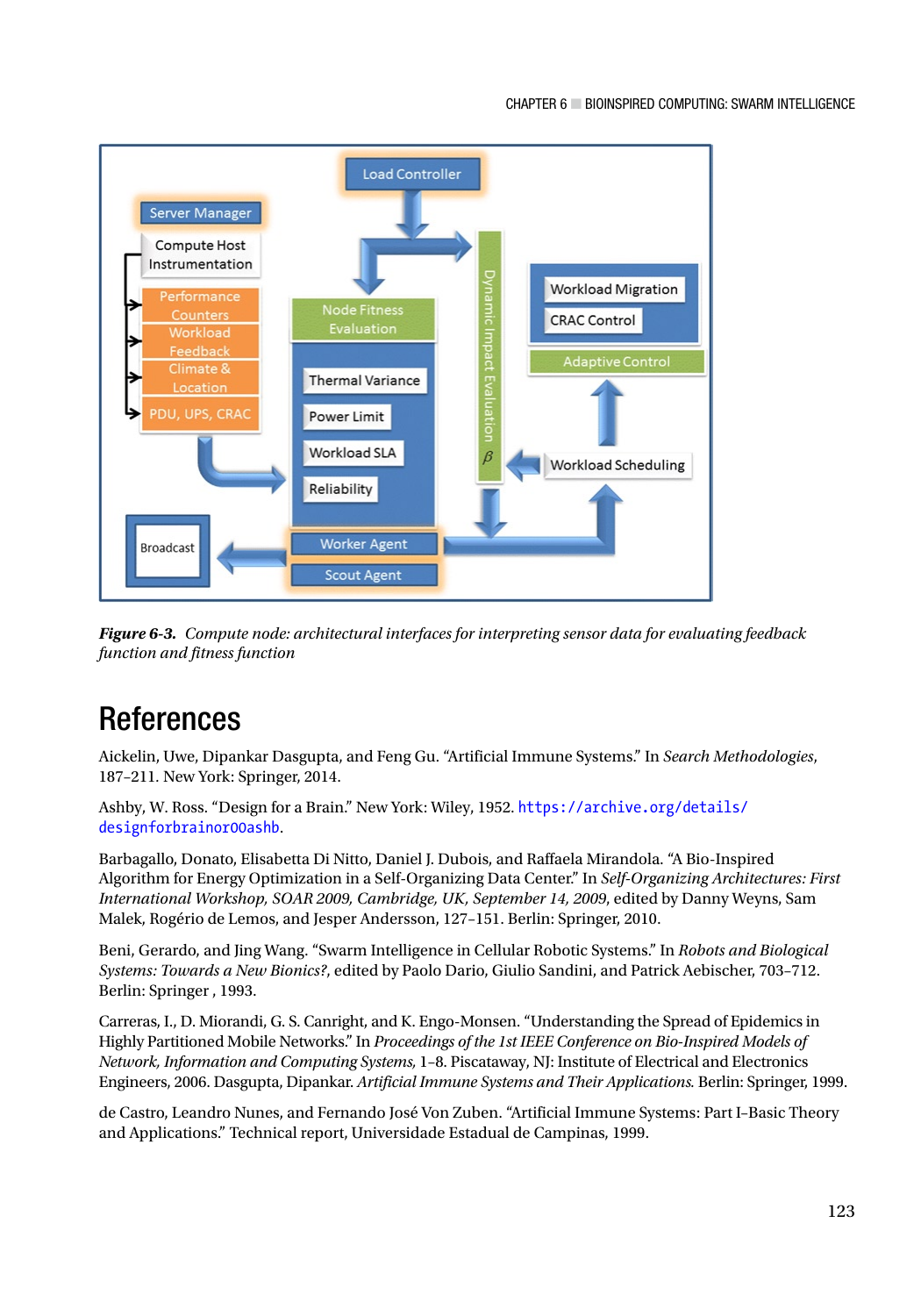Devescovi, Davide, Elisabetta Di Nitto, Daniel Dubois, and Raffaela Mirandola. "Self-Organization Algorithms for Autonomic Systems in the SelfLet Approach." In *Proceedings of the 1st International Conference on Autonomic Computing and Communication Systems*. Brussels: Institute for Computer Sciences, Social-Informatics and Telecommunications Engineering, 2007.

Di Caro, Gianni, and Marco Dorigo. "AntNet: Distributed Stigmergetic Control for Communications Networks." *Journal of Artificial Intelligence Research* 9 (1998): 317–365. [www.cs.cmu.edu/afs/cs/project/](http://www.cs.cmu.edu/afs/cs/project/jair/pub/volume9/dicaro98a.pdf) [jair/pub/volume9/dicaro98a.pdf](http://www.cs.cmu.edu/afs/cs/project/jair/pub/volume9/dicaro98a.pdf).

Di Caro, Gianni, Frederick Ducatelle, and Luca Maria Gambardella. "AntHocNet: An Adaptive Nature-Inspired Algorithm for Routing in Mobile Ad hoc Networks." *European Transactions on Telecommunications* 16, no. 5 (2005): 443–455.

Dorigo, Marco, Gianni Di Caro, and Luca Gambardella. "Ant Algorithms for Discrete Optimization." *Artificial Life* 5, no. 2 (1999): 137–172.

Engelbrecht, Andries P. *Fundamentals of Computational Swarm Intelligence*. Chichester, UK: Wiley, 2006.

Farmer, J. Doyne, Norman H. Packard, and Alan S. Perelson. "The Immune System, Adaptation, and Machine Learning." *Physica D: Nonlinear Phenomena* 22, no. 1 (1986): 187–204.

Harvey, Inman, Ezequiel Di Paolo, Rachel Wood, Matt Quinn, Elio Tuci, and Elio Tuci. "Evolutionary Robotics: A New Scientific Tool for Studying Cognition." *Artificial Life* 11, no. 1–2 (2005): 79-98.

Iyer, Ravi. "CQoS: A Framework for Enabling QoS in Shared Caches of CMP Platforms." In *Proceedings of the 18th Annual International Conference on Supercomputing*, 257–266. New York: ACM, 2004.

Karaboga, Dervis, and Bahriye Basturk. "Artificial Bee Colony (ABC) Optimization Algorithm for Solving Constrained Optimization Problems." In *Proceedings of the 12th international Fuzzy Systems Association World Congress on Foundations of Fuzzy Logic and Soft Computing, IFSA 2007, Cancun, Mexico, June 18–21, 2007,* edited by Patricia Melin, Oscar Castillo, Luis T. Aguilar, Janusz, Kacprzyk, and Witold Pedrycz, 789–798. Berlin: Springer, 2007.

Kennedy, J., and R. Eberhart. "Particle Swarm Optimization." In *Proceedings of the 1995 IEEE International Conference on Neural Networks*, 1942–1948. Piscataway, NJ: Institute of Electrical and Electronics Engineers, 1995.

Khanna, Rahul, Huaping Liu, and Hsiao-Hwa Chen. "Reduced Complexity Intrusion Detection in Sensor Networks Using Genetic Algorithm." In *Proceedings of the 2009 IEEE International Conference on Communications*, 1–5. Piscataway, NJ: Institute of Electrical and Electronics Engineers, 2009.

Jacob, Bart, Richard Lanyon-Hogg, Devaprasad K. Nadgir, and Amr F. Yassin. "A Practical Guide to the IBM Autonomic Computing Toolkit." Armonk, NY: IBM, 2004. [www.redbooks.ibm.com/redbooks/pdfs/](www.redbooks.ibm.com/redbooks/pdfs/sg246635.pdf) [sg246635.pdf](www.redbooks.ibm.com/redbooks/pdfs/sg246635.pdf).

Li, Zhen, and Manish Parashar. "Enabling Autonomic Grid Applications: Dynamic Composition, Coordination and Interaction." In *Unconventional Programming Paradigms: Proceedings of the International Workshop UPP 2004, Le Mont Saint Michel, France, September 2004; Revised and Selected Papers*, edited by Jean-Pierre Banâtre, Pascal Fradet, Jean-Louis Giavitto, and Olivier Michel, 270–285. Berlin: Springer, 2005.

Munoz, Mario A., Jesus A. Lopez, and Eduardo Caicedo. "Bacteria Swarm Foraging Optimization for Dynamical Resource Allocation in a Multizone Temperature Experimentation Platform." In *Analysis and Design of Intelligent Systems Using Soft Computing Techniques*, 427–435. Berlin: Springer, 2007.

Papadopouli, Maria, and Henning Schulzrinne. "Seven Degrees of Separation in Mobile Ad Hoc Networks." In *Proceedings of the 2000 IEEE Global Telecommunications Conference*, 1707–1711. Piscataway, NJ: Institute of Electrical and Electronics Engineers, 2000.